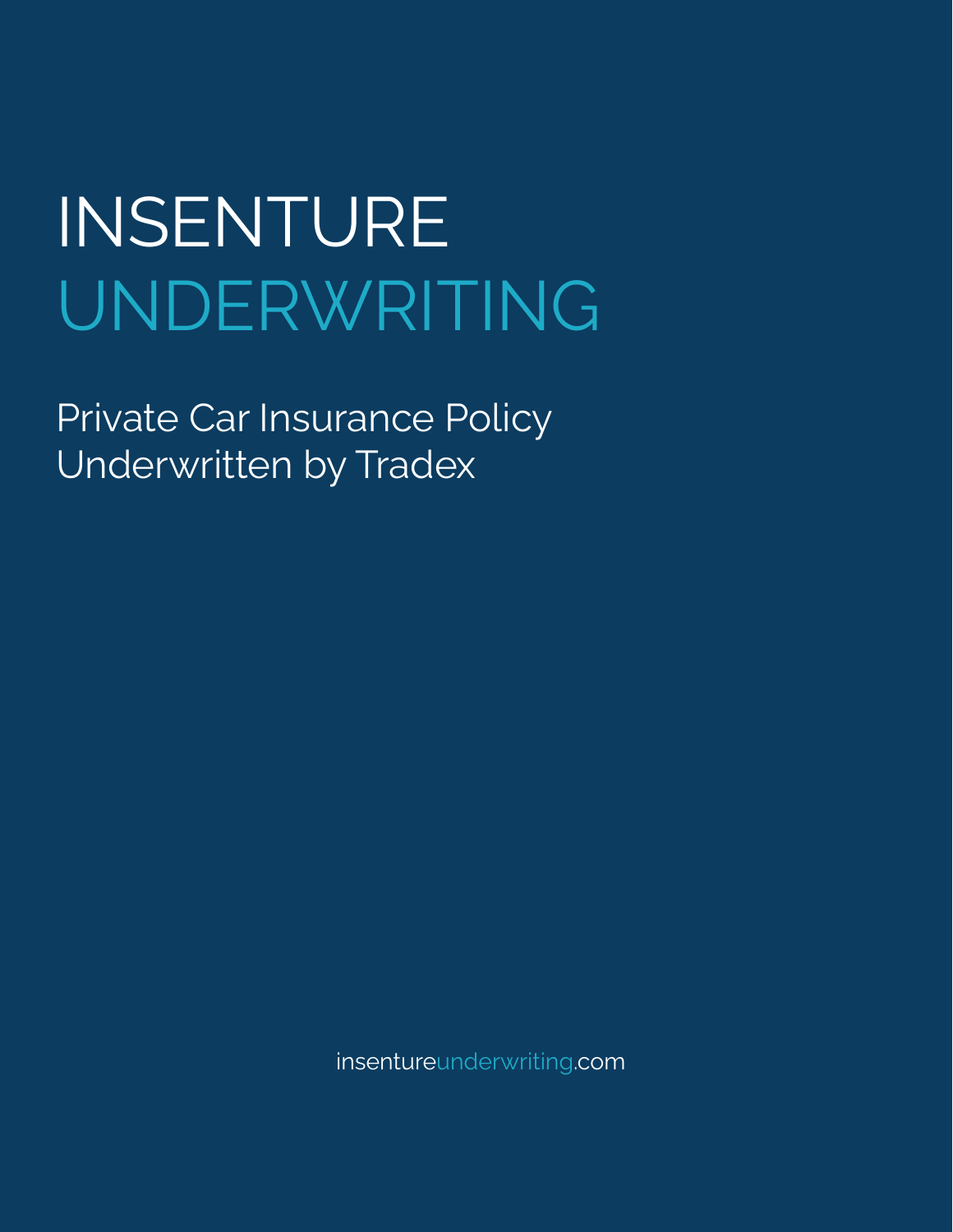If you have had an accident call the 24 hour Claims Helpline on 0343 903 1892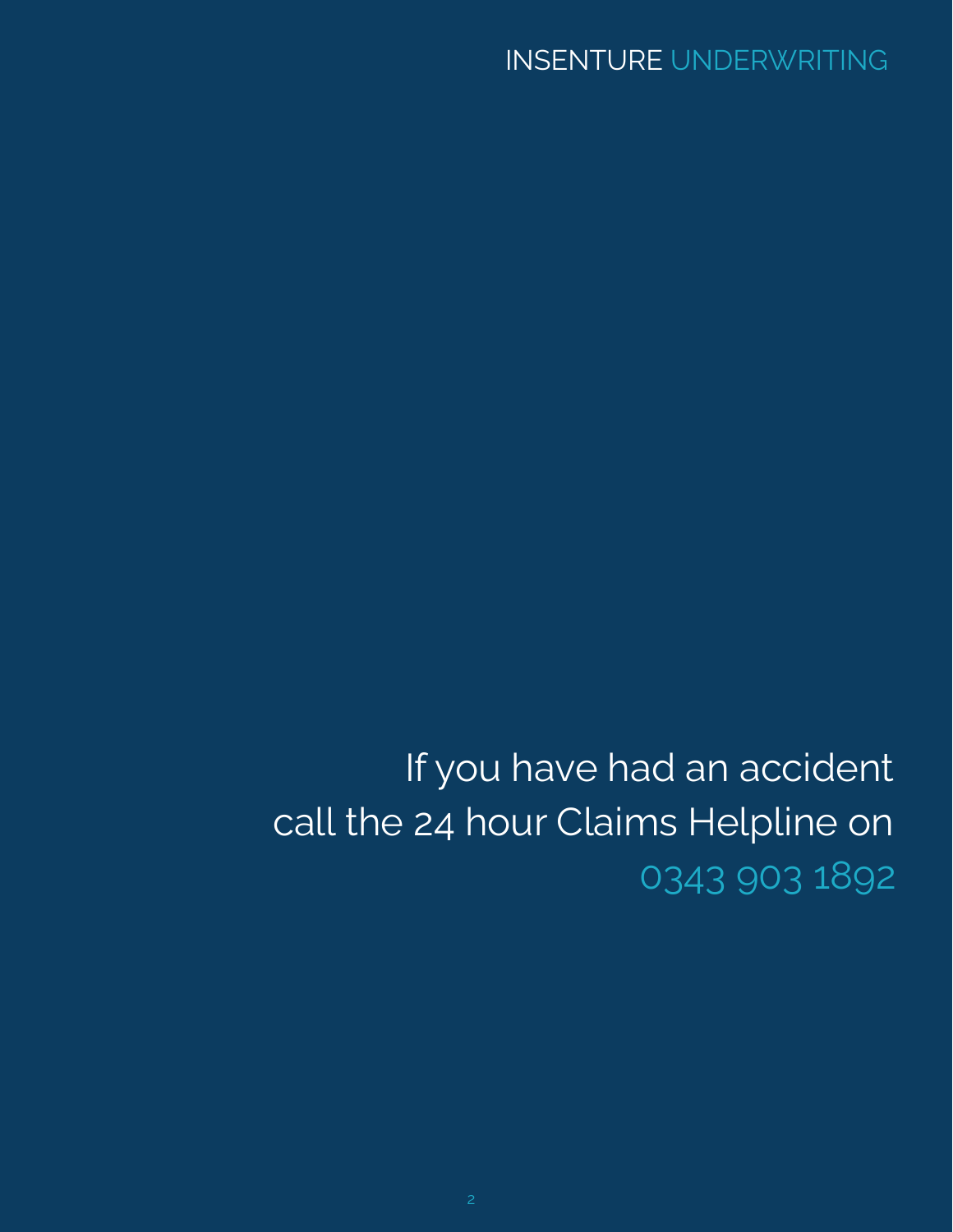## **Contents**

| Introduction to your policy                     | 4         |
|-------------------------------------------------|-----------|
| Making a claim                                  | 5         |
| <b>Definitions</b>                              | $6 - 9$   |
| Users and Drivers                               | $10$      |
| Use Exclusions                                  | $10$      |
| <b>Driver Exclusions</b>                        | 11        |
| European and foreign use                        | $12 - 13$ |
| Driving other vehicles                          | 13        |
| Section 1 - Liability to others                 | $14 - 15$ |
| The cover                                       | 14        |
| Section 1 Extensions                            | 14        |
| Section 1 Exclusions<br>$\equiv$                | 15        |
| Section 2 - Your vehicle                        | $16 - 19$ |
| The cover<br>÷                                  | 16        |
| Making a claim<br>٠.                            | 16        |
| How we will settle your claim<br>$\equiv$       | $16 - 18$ |
| Section 2 Exclusions                            | $18 - 19$ |
| <b>General Conditions</b>                       | $20 - 24$ |
| <b>General Exclusions</b>                       | $25 - 27$ |
| No Claim Bonus                                  | 28        |
| Protected No Claims Bonus                       | 28        |
| How to make a claim                             | 29        |
| Important information                           | 30        |
| Essential Information & Notification of changes |           |
| Our Service Commitment                          | $33 - 34$ |
| How we use your information                     | $35 - 37$ |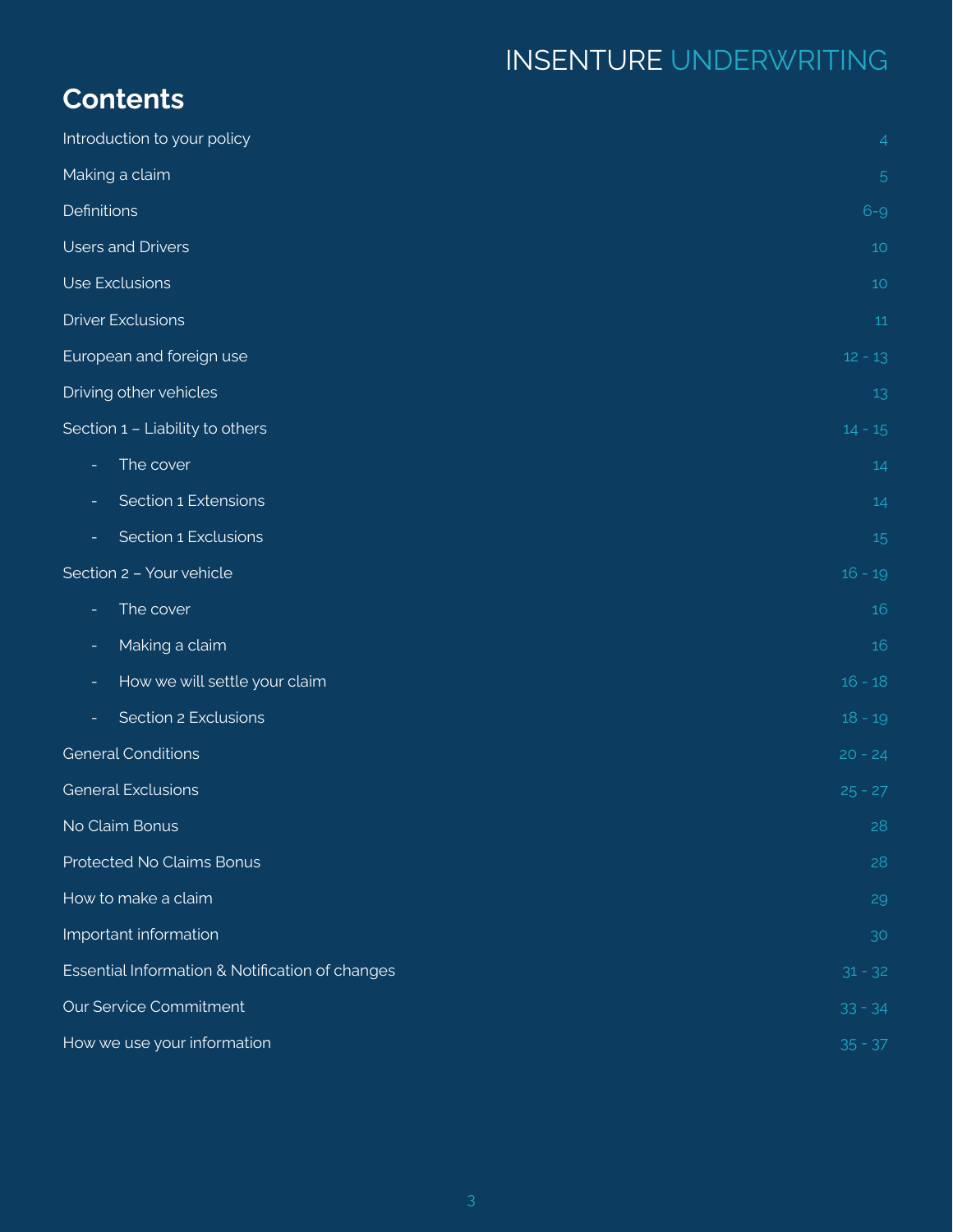### **Introduction to your policy**

Thank you for choosing to purchase an insurance policy arranged by Insenture Underwriting Services Limited and underwritten by Tradex Insurance Company Limited.

This policy is a legal contract which relies on the information you supplied when you applied for this insurance. We use the information to decide what cover to provide and how much you will pay. It is therefore essential that all the information given is complete and accurate and that you have not withheld or misrepresented any information which will affect your insurance. It is also important that, throughout the life of this **policy**, you tell your broker or agent immediately if there are any changes in your circumstances or to the information already given. If you are not sure whether something is important or relevant, please tell your broker or agent anyway as failure to do so may affect a claim, the cover provided, invalidate your insurance or result in it not operating fully or a claim payment being reduced.

This policy, together with your schedule, certificate of motor insurance, statement of fact and any endorsements that apply, sets out the insurance protection being provided in return for your premium. It also tells you how to make a claim and how to contact us.

This policy may be insured by more than one insurer or co-insurer. The certificate of motor insurance will show this and detail who the insurers or co-insurers are.

The subscribing insurers' obligations under this contract of insurance are several and not joint and are limited solely to the extent of their individual subscriptions. The subscribing insurers are not responsible for the subscription of any co-subscribing insurer who for any reason does not satisfy all or part of its obligations.

Please read all the documents carefully and keep them in a safe place. You will see that certain words and phrases which have specific meanings have been defined and are in bold type throughout your **policy**. If you find any errors in any of the documents we have sent you, please tell us immediately so that we can make the necessary changes. We recommend that you keep a copy or record of all information you give to your broker, agent or to us.

#### Signed for and on behalf of the Insurers by:



### **Nick Taylor** Chief Executive Officer **Tradex Insurance Company Limited**

Tradex Insurance Company Limited is authorised by the Prudential Regulation Authority and regulated by the Financial Conduct Authority and the Prudential Regulation Authority. Register number 202917.

Registered office: 7 Eastern Road, Romford, Essex RM1 3NH. Registered in England and Wales No. 2983873.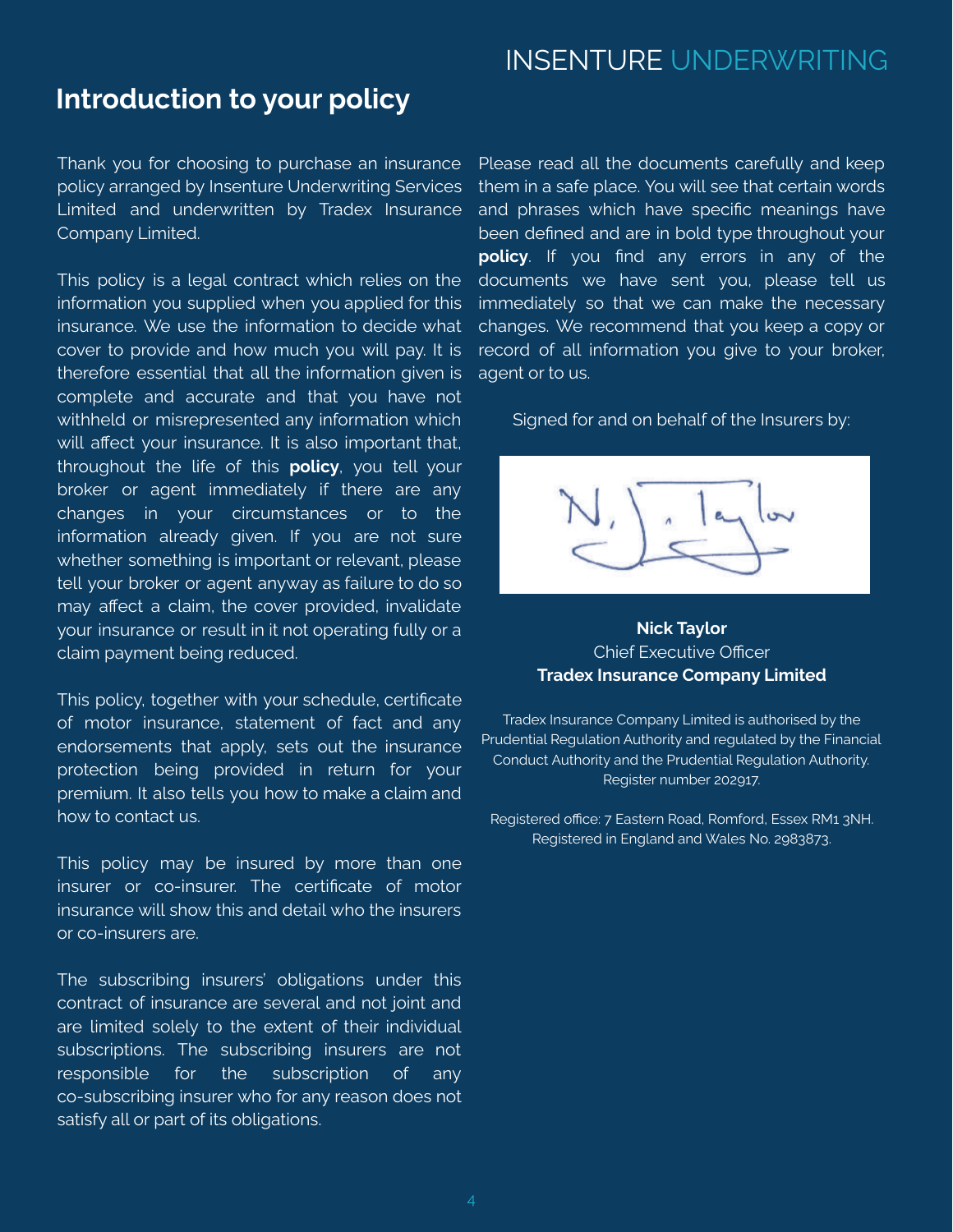### **Making a claim**

When advising a claim or contacting a helpline, please give your name, policy number and full details of your claim.

### **Motor Incidents**

Please call on 0343 903 1892 within 24 hours of the accident, but ideally within 1 hour. This is regardless of whether you wish to make a claim under the policy or not. Delay in notification of an incident may invalidate your right to claim.

- So as not to prejudice your claim, you must report all incidents to us within the timescales set out in General Conditions (see page 16). In any event, all claims must be reported to us within 48 hours of your becoming aware of any circumstance which may give rise to a claim;
- If a camera, digital CCTV recording system and/or telematics is fitted to your vehicle you must provide us with all records, footage and/or memory cards as soon as is practicable;
- You must report every incident as promptly as possible even if there is no damage to your vehicle or you were not at fault;
- If the vehicle has been stolen, you must upon discovery advise the police and inform us of the crime reference number and if applicable, the vehicle tracing company.
- We will require full details of the incident including the names and addresses of everyone involved including your passengers and any witnesses;
- You must send us, unanswered, every writ, summons, legal process or other communication about the claim from any other third party as soon as you receive it;
- You must tell us in writing as soon as is practicable when you or your legal representatives become aware of any prosecution, inquest or fatal accident inquiry involving anyone covered by this policy;
- All claims for injury or non injury can be reported directly to insurers by solicitors or other representatives acting on behalf of people making a claim against you. Where we are notified of the claim by someone other than you, we will contact you. If you do not respond to us within 48 hours of our contact with you, and provide full details of the incident, we will make a decision on liability based on the information supplied by the third party or their representative. This could affect your entitlement to a no claims bonus and result in the premiums you are asked to pay in the future being increased;
- Send all documentation requested to Tradex Claims Department, 7 Eastern Road, Romford RM1 3NH.

### **Windscreen Cover**

If you have Windscreen Cover please call 0330 124 7931 at any time for repairs and replacement.

Please note If you choose not to use our approved repairer to carry out a repair or replacement to the windscreen you will have to pay an additional **excess** of £50 for a replacement or £10 for a repair carried out by another supplier unless this is with our prior agreement.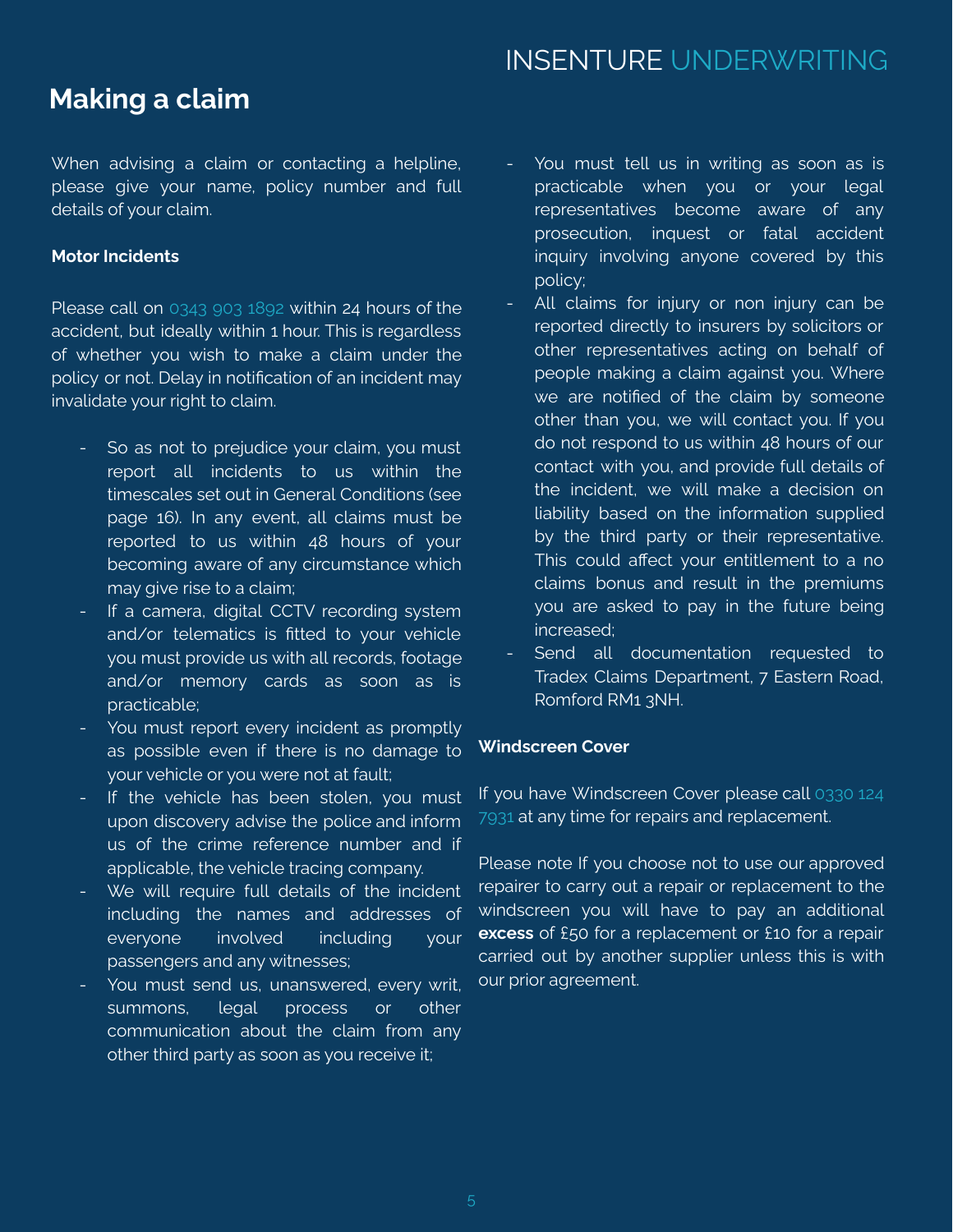### **Definitions**

The words and phrases shown in **bold** have the same meaning wherever they appear in the **policy**. They are either defined below or more specifically elsewhere in this **policy**.

#### **Accessories**

For the purposes of this part of the **policy**, **accessories** include:

a) any additional and supplementary equipment fitted to the **vehicle**;

b) safety equipment, child car seats and any parts kept in or on the **vehicle;**

c) the maker's tool kit.

### **Act of Terrorism**

An act or threatened act as set out in the Terrorism Act 2000 and which is:

> a) carried out by any person or group(s) of persons whether acting alone, on behalf of or in connection with any organisation(s) or government(s);

> b) committed for political, religious, ideological or other similar purposes including the intention to influence any government and/or to intimidate the public or any section of the public and which involves any serious violence, damage to property or disruption to or interference with an electronic system, any risk to health or safety or which endangers life.

### **Business**

Any clerical, professional and/or administrative business activity you conduct at or from your **home** excluding any kind of manual work or the use of any machinery other than office equipment.

#### **Car**

A private passenger **vehicle** with a maximum carrying capacity of 6 passengers in addition to the driver.

#### **Certificate of Motor Insurance**

Evidence of the existence of motor insurance as required by law.

#### **Claim**

A **claim** or series of claims arising out of one event.

### **Commercial Vehicle**

A **vehicle** used for commercial purposes where the driver is not required to have a special driving or operator's licence.

#### **Computer Network**

A group of Computer Systems and other electronic devices or network facilities connected via a form of communications technology, including the internet, intranet and virtual private networks (VPN), allowing the networked computing devices to exchange **Data**.

### **Computer System**

Any computer, hardware, software, application, process, code, programme, information technology, communications system or electronic device owned or operated by the Insured or any other party. This includes any similar system and any associated input, output or **data** storage device or system, networking equipment or back up facility.

#### **Data**

Information used, accessed, processed, transmitted or stored by a **Computer System.**

### **Disabled Vehicle**

A **vehicle** not capable of being moved under its own power.

### **DVLA**

The Driving and Vehicle Licensing Authority.

### **Endorsement Schedule**

Any variation to the terms, conditions and exclusions of this **policy** as shown in the **schedule**.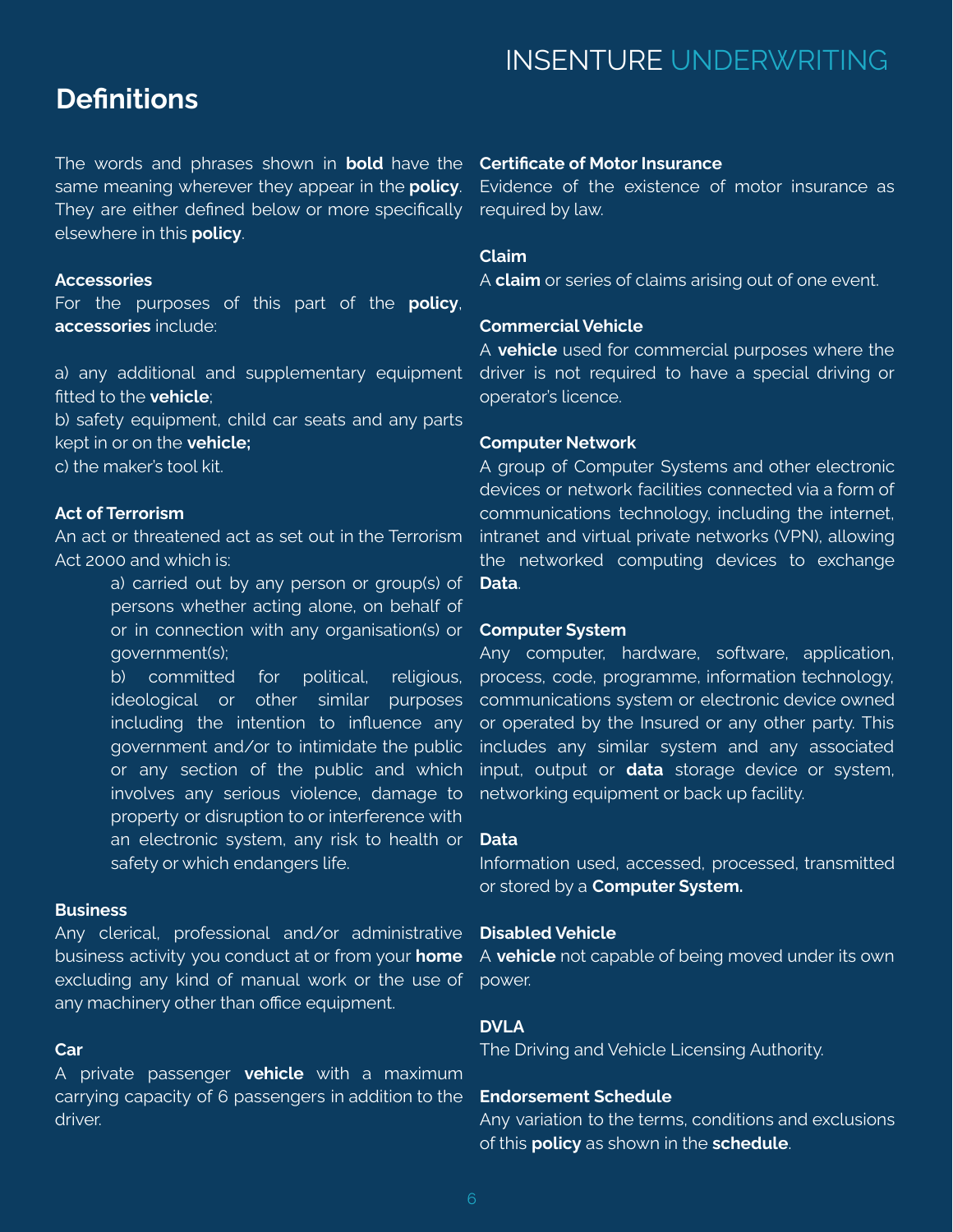### **Definitions (continued)**

### **Essential Information**

All information and any particular circumstances which would influence us in our decision to provide or restrict cover and to set the level of premium and **excess**.

### **Excess**

The amount shown in the schedule or more specifically in this **policy** which will be deducted from each **claim**.

### **Family**

Your **spouse**, your own, adopted, foster or step children, parents and other relatives living permanently with you.

### **FCA**

The Financial Conduct Authority.

#### **Green Card**

The document which provides proof that you have the minimum insurance cover required by law to drive the **vehicle** outside the **United Kingdom.**

### **Home**

Your permanent private residence at the address in the **United Kingdom** shown in the **schedule**.

### **Imported Vehicle**

A **vehicle** which may have been registered in but was not originally built to be sold in the **United Kingdom.**

### **Indirect Loss**

Any loss, charge or cost not directly caused by the event leading to a **claim** including but not limited to loss of market, loss of contract, loss of use, monetary devaluation or any other similar economic loss.

### **Injury**

Bodily **injury**, death, illness, disease and/or nervous shock.

### **Insenture Underwriting**

Insenture Underwriting Services Limited is authorised and regulated by the Financial Conduct Authority. Registration Number 923592. Registered office: First Floor, 94 – 102 High Street, Hampton Hill, TW12 1NY. Registration Number 1149874.

### **Insurer / We / Us / Our**

**Insenture Underwriting, Tradex**, co-insurers, and any other **insurer** defined more fully in any part or section of the **policy**.

### **IPT**

Insurance Premium Tax.

### **In-vehicle equipment**

Any in-vehicle entertainment system (including CDs, DVDs and cassettes), camera, digital CCTV recording, telematics, **data** transmission, telephone, communication and satellite navigation equipment whilst permanently fitted to the **vehicle** or specifically designed to be removable or partly removable and which cannot function independently of the **vehicle**.

#### **Keys**

Any **key**, fob, entry card or other device or keyless entry system used to access and/or start the **vehicle**.

#### **Market value**

The current cost of replacing your **vehicle** with a comparable one of similar type and condition.

### **MID**

Motor Insurance Database.

### **Period of insurance**

The period stated in the **schedule** for which you have paid and we have accepted the premium.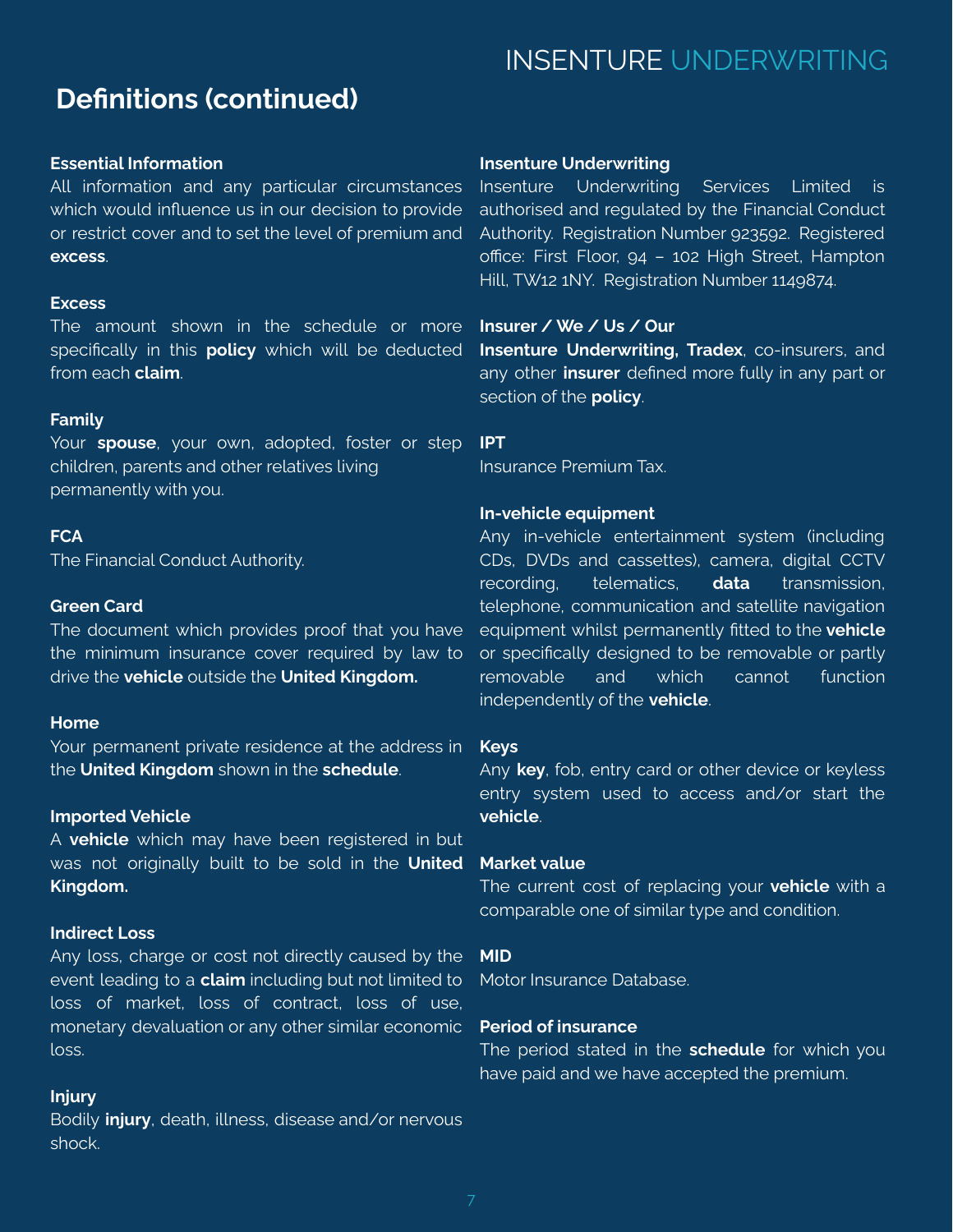### **Definitions (continued)**

### **Policy**

This document, **schedule**, endorsements and the **certificate of motor insurance** read together and any word or expression to which a specific meaning has been given has the same meaning wherever it appears.

#### **Policyholder**

The person named as the **policyholder** in the **schedule**.

### **Road rage**

A deliberate act by the driver or passenger of a motor **vehicle** which is intended to intimidate or cause harm to other people and/or damage to their vehicles or property.

### **Road Traffic Act(s)**

The compulsory motor insurance provisions of any road traffic laws; being any acts, laws or regulations which govern the driving or use of any motor **vehicle** in the United Kingdom.

#### **Schedule**

The document which gives details of the **policyholder**, the insured persons, the **period of insurance**, sums insured, endorsements applicable, **excess** and the cover in force.

### **SORN**

The Statutory Off Road Notification to the **DVLA** of **Trailer** a **vehicle** registered in the **United Kingdom.**

#### **Spouse**

Your husband, wife, civil partner (as defined in the Civil Partnership Act 2004) or someone you are living with as if you are married to them.

### **Sum(s) insured**

The amount shown in the **schedule** which set out the **policy's** financial limits.

### **Statement of Fact**

The form that shows the information that you gave us or that was given on your behalf at the time you applied for insurance. We have relied on the information provided on this form in entering into this contract of insurance.

### **Territorial limits**

Andorra, Austria, Belgium, Bulgaria, Croatia, Cyprus, Czech Republic, Denmark, Estonia, Finland, France including Monaco, Germany, Gibraltar, Greece, Hungary, Iceland, Ireland, Italy including San Marino and Vatican City, Latvia, Lithuania, Luxembourg, Malta, Netherlands, Norway, Poland, Portugal, Romania, Slovakia, Slovenia, Spain, Sweden, Switzerland including Liechtenstein and the United Kingdom.

### **Total loss**

Where the **vehicle** has been damaged beyond economic repair or stolen and not recovered.

### **Tradex**

**Tradex** Insurance Company Limited. Authorised by the Prudential Regulation Authority and regulated by the Financial Conduct Authority and the Prudential Regulation Authority. Register number 202917. Registered Office, 7 Eastern Road, Romford, Essex RM1 3NH. Registered number 2983873.

A caravan, semi-trailer, horsebox, container or other object used for carrying goods which itself cannot be driven.

### **Unattended**

No-one being in, on or in a position to prevent any unauthorised interference with a **vehicle**, **trailer** and/or any contents.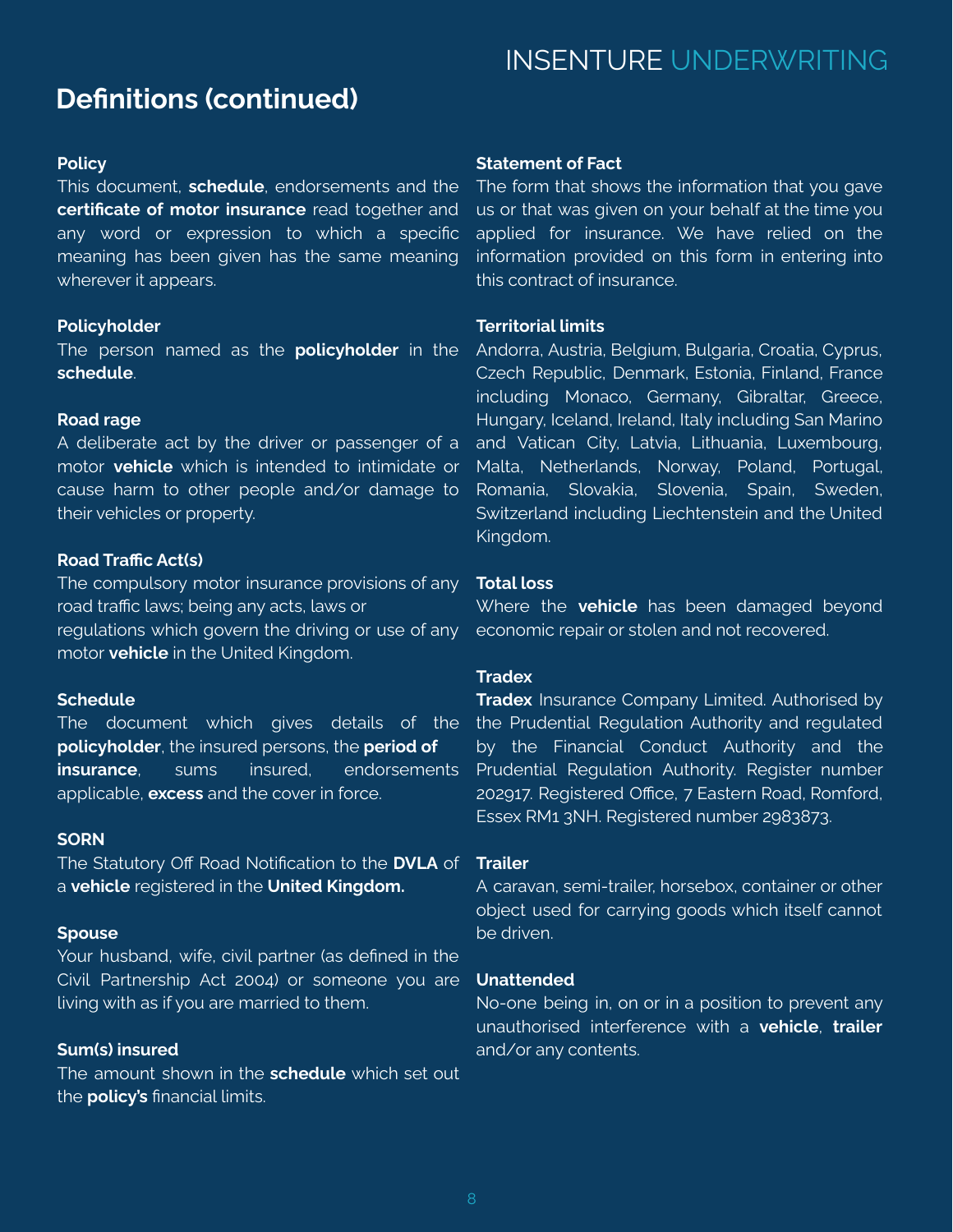### **Definitions (continued)**

### **United Kingdom**

For the purposes of this **policy**, the **United Kingdom** includes the Channel Islands and the Isle of Man.

### **Vehicle**

Any **vehicle** including its **accessories** and in-vehicle equipment which is:

- i) owned, registered, leased or hired under a hire purchase agreement by you;
- ii) described in the **schedule** and current **certificate of motor insurance;**
- iii) and where legally required, recorded on the **MID**.

### **You / Your /insured**

The **policyholder** and any other person permitted on the **certificate of motor insurance** to drive or use the **vehicle**.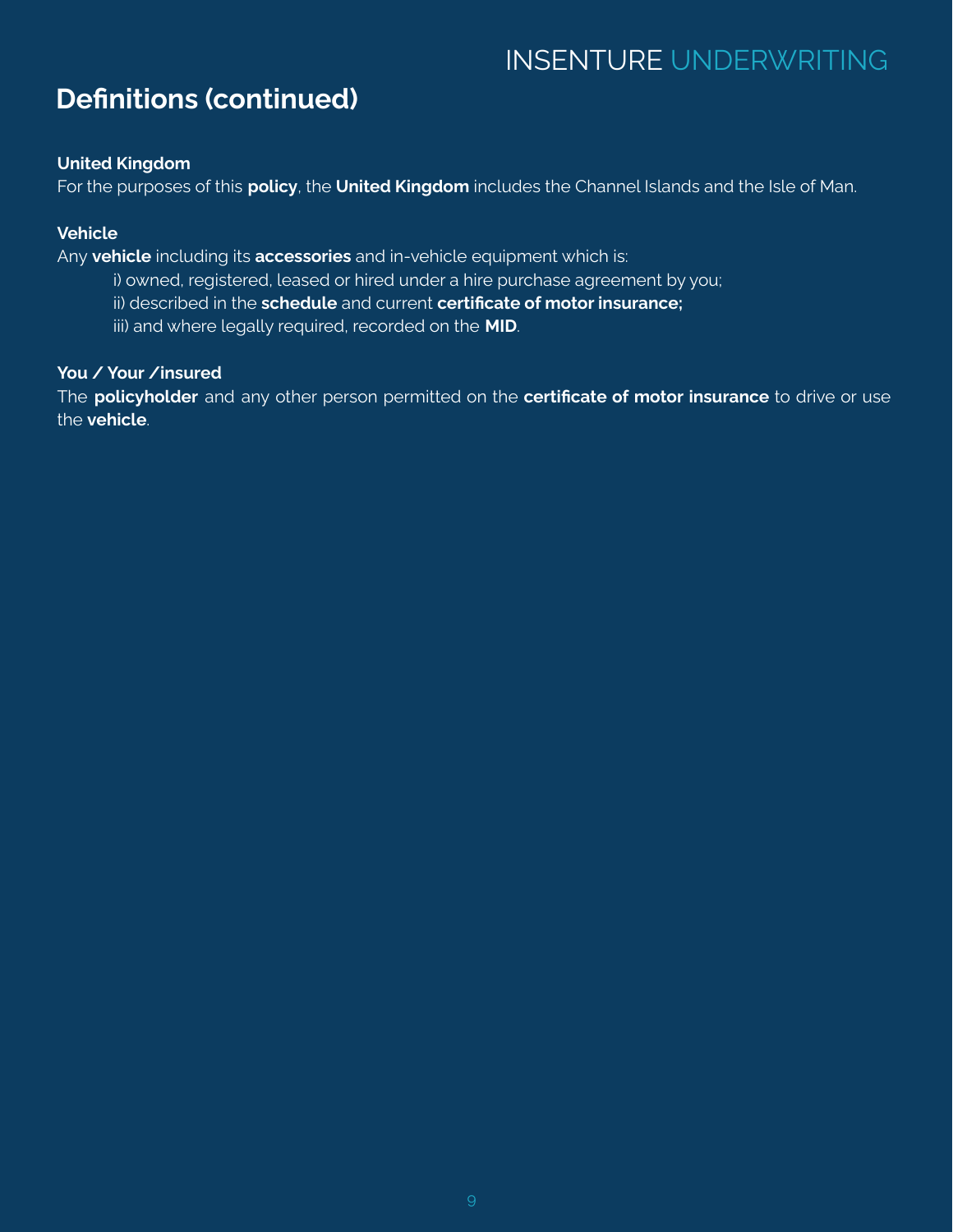### **Users and drivers**

The **vehicle** is covered only if it is being driven and/or used by the persons and in the way specified on the **certificate of motor insurance.**

### **Use Exclusions**

The following are not covered unless specifically shown as included on **your certificate of motor insurance:**

i) hiring or letting out **your vehicle** in return for money or reward;

ii) carrying and transporting passengers for money other than;

a) where a mileage allowance is paid to **you** for official or agreed **business** duties or for the performance of a social service;

b) car-sharing agreements involving the use of a **car** for social or similar purposes provided that **you** make no profit from what you are paid for the journey;

iii) the carriage of goods for money;

iv) use on a derestricted toll road including the Nurburgring Nordschleife or for racing, pace

making, competitions, rallies, track days, trials or speed tests either on a road, track or off-road whether the event is officially organised or informally arranged;

v) any purpose connected with the motor trade;

vi) the **vehicle** being used in;

a) the **territorial limits** for more than 45 days per trip;

b) any country outside the **United Kingdom** which requires that a **green card** is issued and carried for the duration of the trip;

vii) the use of **your certificate of motor insurance** to secure the release of any motor **vehicle;** seized by or on behalf of any government or public authority which is not **your** property or in **your** custody or control at the time of seizure.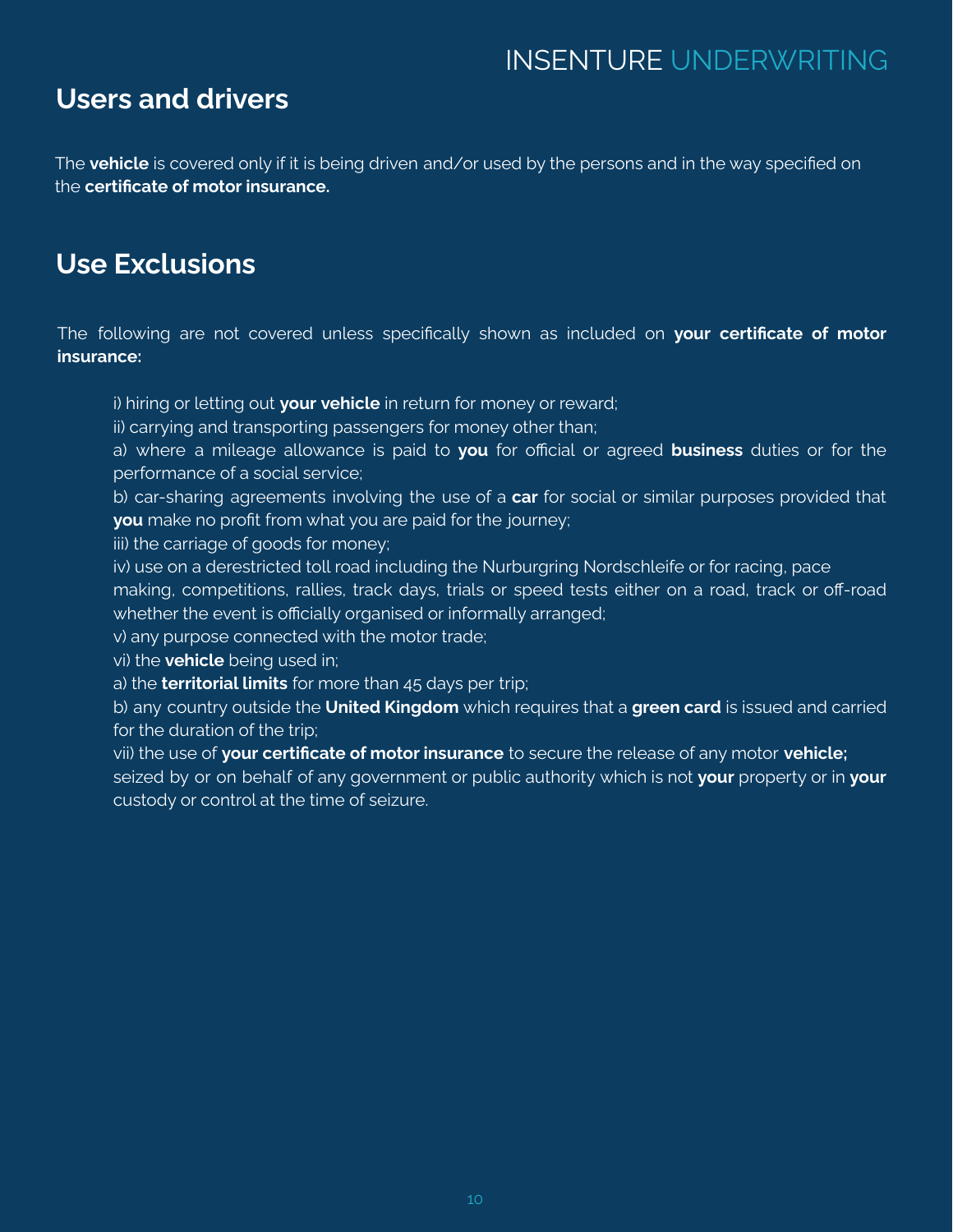### **Driver Exclusions**

This **policy** excludes any legal liability, death, **injury**, loss, damage or **indirect loss** occurring whilst a **vehicle** is being driven by **you** or by any person claiming indemnity under this **policy:**

i) unless such person holds the appropriate valid licence to drive the **vehicle** or has held and is not disqualified or prohibited by law from holding and/or obtaining such a licence;

ii) who is not complying with the terms and limitations of their driving licence;

iii) who **we** are satisfied was, at the time, under the influence of any substance including but not limited to intoxicating liquor, substance or solvent abuse and/or a drug or drugs including those medically prescribed where the doctor and/or manufacturer has advised that the ability to drive may be impaired;

iv) who commits or attempts:

a) suicide;

b) wilful, deliberate or criminal damage including **road rage;**

v) which results in the driver of the **vehicle** being convicted of:

a) racing, dangerous or reckless driving on a public highway;

b) an offence involving drink or drugs or any equivalent offence under the law of any other country in which the **policy** is operative.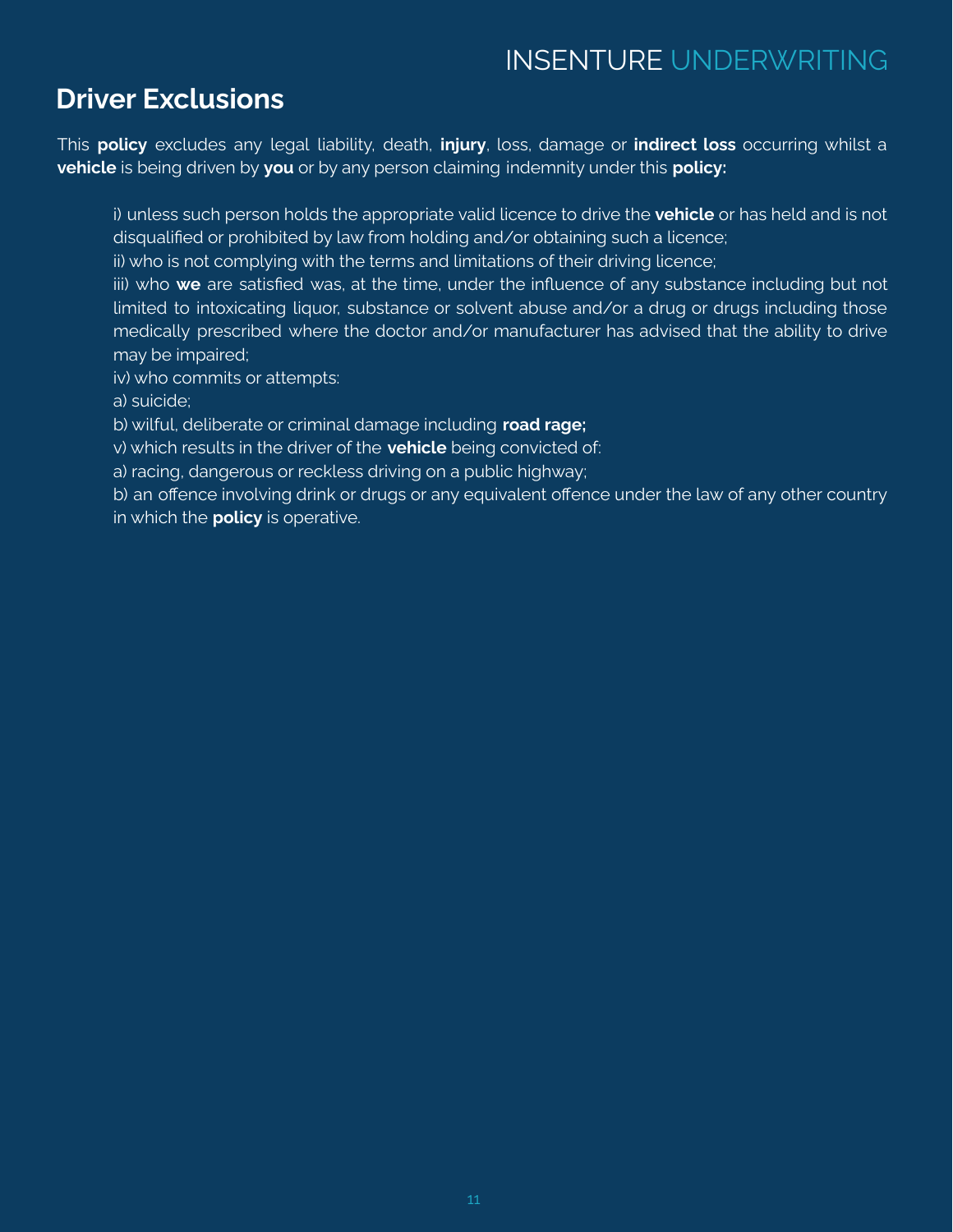### **European and Foreign Use**

**You** are required to carry **your certificate of motor Trips in the territorial limits for up to 45 days insurance** and a **green card** for all travel outside the **United Kingdom.**

This part of the **policy** does not provide cover in any country outside the **United Kingdom** other than, for trips in the **territorial limits**, up to the applicable minimum third party indemnity limit required to comply with the European Union Directives and laws relating to the compulsory insurance of vehicles. Where applicable, cover is included for:

1) Transit by rail, air and sea (including loading and unloading) between the **United Kingdom** and/or the **territorial limits.**

2) The payment of any general average contribution, salvage and sue and labour charges incurred whilst the **vehicle** is being transported by sea between the **United Kingdom** and any of the countries in the **territorial limits** provided that damage to **your vehicle** is covered (See Section 2 – **Your vehicle** pages 15 – 19).

3) the reimbursement of any customs duty **you** may have to pay arising directly as a result of an insured **claim**.

The cover shown in the **schedule** is extended to include trips in the **territorial limits** for up to 45 days provided that:

> i) every trip starts and ends in the **United Kingdom;**

> ii) **you** and the driver are ordinarily resident in the **United Kingdom;**

> iii) the **vehicle** is used only for social, domestic and pleasure purposes;

iv) the **vehicle** is taxed and, if registered with the DVLA, recorded on the MID;

v) the required additional premium and any applicable excesses are paid.

vi) all the terms, conditions, exclusions and limitations of the **policy** are complied with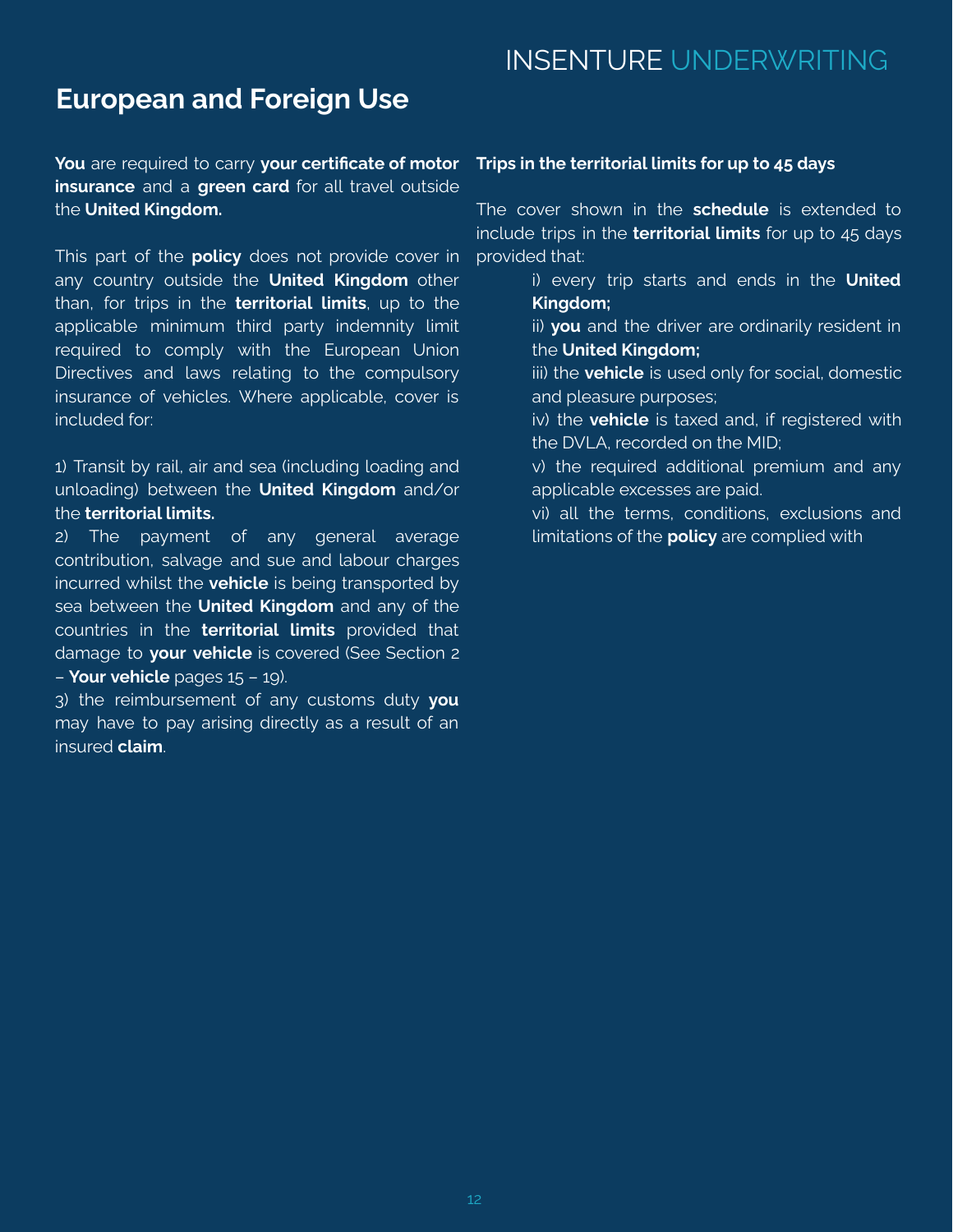### **Driving Other Vehicles**

**Your certificate of insurance** will show if this cover is in force and the specific section(s) which apply. Cover under Section 2 – Your vehicle will only apply if your **vehicle** shown in the **schedule** has comprehensive cover. **We** will extend Section 1 – Liability to others and, provided that the insured **vehicle** has comprehensive cover (i.e. covers A & B as detailed on page 16 are all operative) provided that:

i) this is allowed by the current **certificate of motor insurance** and subject always to the limits, terms, conditions and exclusions of this **policy**;

ii) the borrowed **vehicle** is registered, taxed, insured and recorded on the **MID** in the owner's name, driven or used by **you** for no more than 7 consecutive days and is a **car** only;

iii) the borrowed **vehicle** is not owned by or hired to **you** under a hire purchase, self-drive hire, credit hire or lease agreement, used by **you** on a regular basis, being test driven or evaluated by **you**;

iv) **your** own **vehicle** is insured by this **policy**, still owned by **you** and has not been sold or disposed of, not the subject of a **total loss claim**.

If applicable, cover under this section is Third Party Only.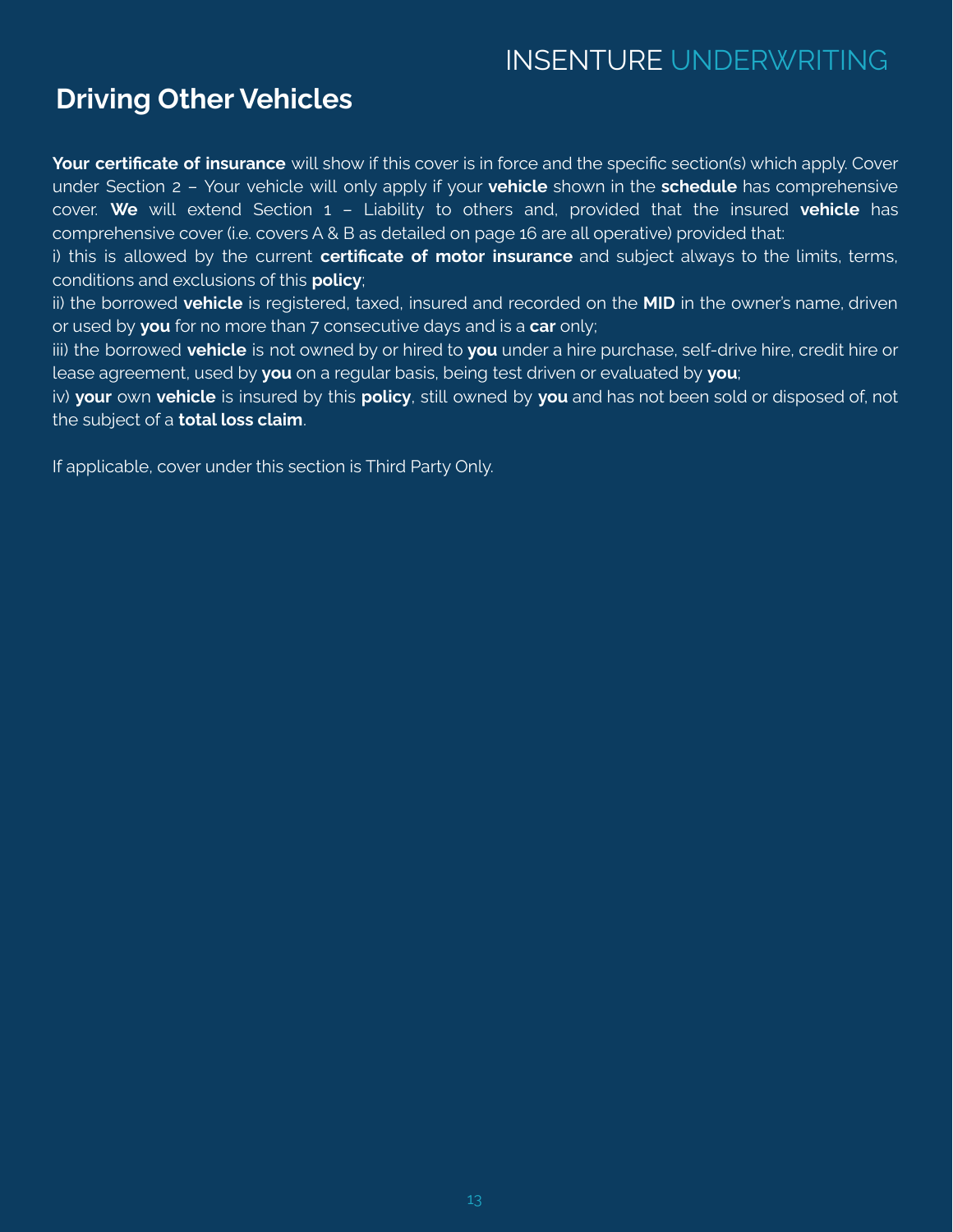### **Section 1 - Liability to others**

### **The cover**

**We** will insure **you** for all of the amounts **you** may be legally liable to pay for accidental:

### 1) Death of or **injury** to other people;

2) Damage to third party property up to £2,000,000 arising out of an incident in the **United Kingdom** and/or any country in which cover is operative during the **period of insurance** caused by, through or in connection with the use (including the loading and unloading) of any **vehicle** shown in the **schedule** and any attached **trailer** as a direct result of:

### **1) Driving Your Vehicle**

Your driving, using or being in charge of the **vehicle**.

### **2) Other people driving or using your vehicle with your permission**

i) any other person specified in the certificate of insurance using, driving or being in charge of the **vehicle** with **your** permission;

ii) any passenger travelling in, getting into or out of the **vehicle** and provided this is allowed by the current **certificate of motor insurance** and has not been excluded by endorsement, exclusion or condition.

### **3) Towing**

The **vehicle** being used to tow a **trailer** or **disabled vehicle** provided this is allowed by law and the manufacturer's towing limit is not exceeded excluding any **trailer** or **disabled vehicle**: i) being towed in return for money or reward; ii) not properly secured to **your vehicle**; iii) when more than one **trailer** or **disabled vehicle**

is being towed.

### **4) Bike carriers, luggage and ski racks**

The attachment to your **vehicle** of a bike carrier, luggage and/or ski rack excluding any rack or carrier not properly secured to **your vehicle** or incident which does not take place during a journey.

### **Section 1 Extensions**

#### **Legal personal representatives**

**We** will deal with a **claim** made against the estate of any deceased person insured by this **policy** provided that the **claim** is covered.

#### **Additional costs and fees**

**We** will, at our option, pay for:

a) legal fees for representation at any coroner's inquest, fatal accident inquiry or court of summary jurisdiction or indictment in a higher court; b) the cost of defending any proceedings against **you** for manslaughter or causing death; by dangerous, careless or inconsiderate driving up to a limit of £10,000 inclusive of VAT if applicable; c) emergency treatment fees as required under the **Road Traffic Acts** (if this is the only payment we make, **your** no **claim** bonus will not be affected); d) all other costs and expenses incurred with **our** written consent.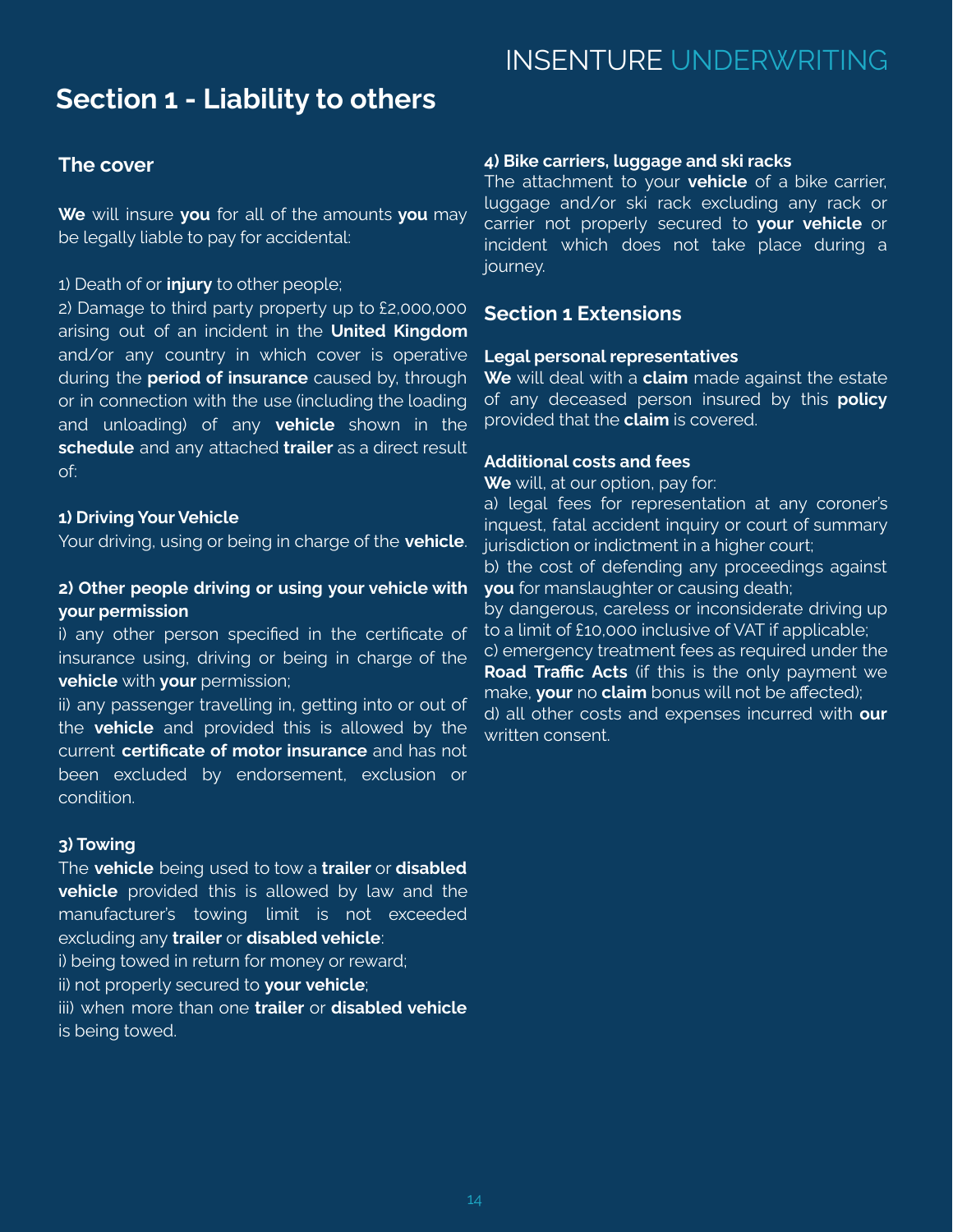### **Section 1 - Liability to others (Continued)**

### **Section 1 Exclusions**

### **This section does not cover**

1) Death of or **injury** to any employee arising out of or in the course of that person's employment by **you** or any other party claiming indemnity except as required by the relevant laws applicable to the driving of vehicles.

2) Loss of or damage to property owned by or in the custody or control of **you** or any other party claiming indemnity under this **policy**.

3) Death, **injury**, loss or damage arising from the use of any:

> i) tools, goods and/or associated equipment being carried in or on **your vehicle**;

ii) personal effects, mobile telephone, communication, photographic, portable media, computer and/or associated equipment whilst the **vehicle** is being driven.

4) Death of or **injury** to any person or damage to property occurring beyond the limits of any highway, road or area to which the public have access in connection with:

> i) bringing a load to the **vehicle** and attached **trailer** for loading;

ii) taking away a load from the **vehicle** and/or attached **trailer**;

by any person other than the driver or attendant of the **vehicle**.

5) The **vehicle** itself and/or the towed or carried **trailer** or **disabled vehicle** or its contents.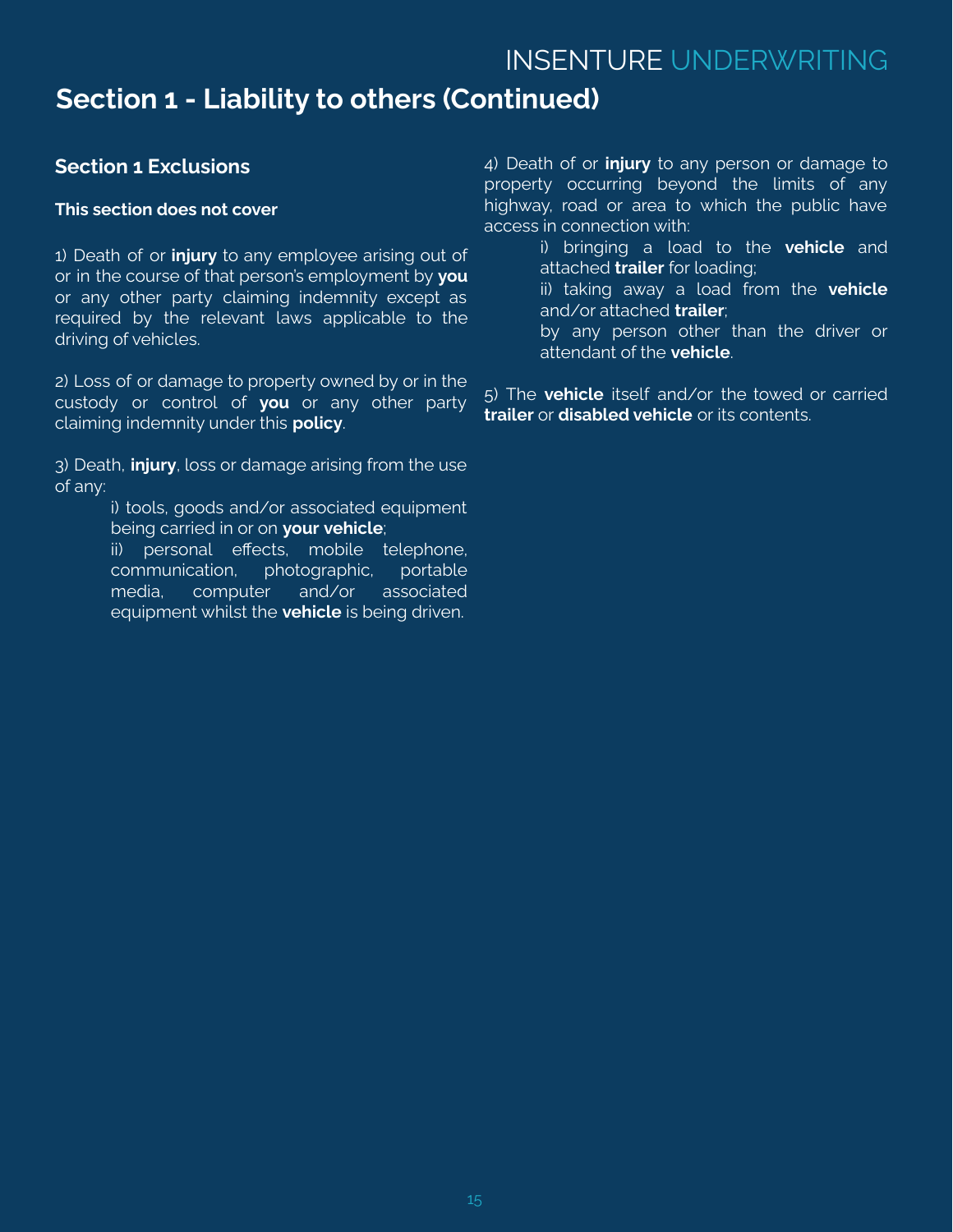### **Section 2 - Your Vehicle**

**Your schedule** will show the level of cover as either Comprehensive, Third Party Fire & Theft or Third Party Only.

### **The cover**

Comprehensive includes A, B, C & D. Third Party Fire & Theft includes C & D.

**We** will insure **your vehicle** against loss or damage in the **United Kingdom** and any other country in the **territorial limits** in which cover is operative during the **period of insurance** caused by:

A) Accidental damage other than malicious damage or vandalism;

B) Malicious damage and vandalism;

C) Fire, lightning, self-ignition and explosion;

D) Theft or attempted theft or the taking of the **vehicle** without **your** permission.

**We** will, if requested, ignore any driving or use restrictions stated on your **certificate of motor insurance** and will give **you** the full cover in force under this section whilst **your vehicle** is in the care of:

> a) the motor trade for service, repair, cleaning, testing, examination or recovery;

> b) an employee of a hotel, restaurant, car park or **vehicle** parking service to be parked and returned

> c) a transport operator for loading onto or unloading from aircraft, ships, trains or other conveyances provided that our rights of recovery are not prejudiced.

### **Making a claim**

Please see making a **claim** on page 5 and General conditions on page 20 - 24 for detailed information about how to make and manage a **claim**.

#### **Repairs**

Your **vehicle** may be repaired either by a competent repairer of **your** choice or by one of **our** approved repairers. If **we** cannot reach an agreement with **your** choice of repairer over costs, **we** reserve the right to:

> a) arrange for a repairer of **our** choice to carry out the work or;

b) pay **you** the amount **our** repairer would have charged less the applicable **excess**.

### **Making a theft claim**

So that **we** can facilitate the speedy handling and settlement of **your** theft **claim**, you must send **us**:

i) the **vehicle** registration documents;

ii) the MOT certificate, if applicable;

iii) a copy of the hire purchase or leasing documents or the name, address and reference;

iv) number of the finance company;

v) the purchase receipt;

vi) photographs of the **vehicle** if **you** have any;

vii) all **keys** to the **vehicle;**

viii) if applicable, confirmation of the registered ownership of the vehicle's personalised number plate.

All **keys** must be received by **us** before the final settlement of the **claim**.

### **How we will settle your claim**

### **Your vehicle**

If **your vehicle** is lost, stolen or damaged, **we** will, subject to the deduction of the applicable **excess** and at **our** option repair, replace or reinstate the **vehicle**. The amount **we** will pay will depend on the basis on which it is insured but will not be more than either the **market value** or the value shown in the **schedule**.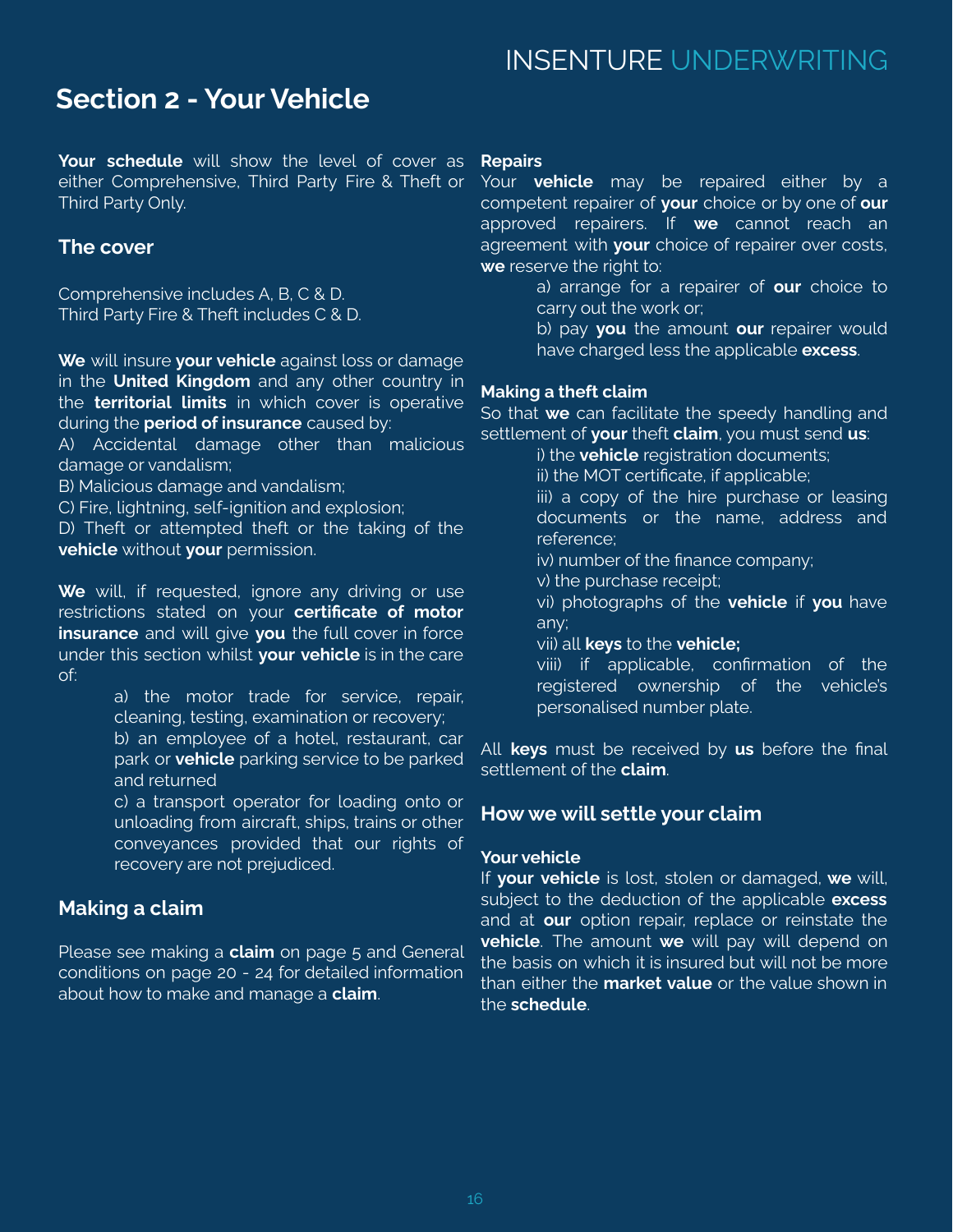### **Section 2 - Your Vehicle (continued)**

#### **Recovery and delivery**

**We** will, at **our** discretion, pay up to £1,000 inclusive of VAT for the reasonable and necessary costs of:

- i) protecting the **vehicle**;
- ii) moving the **vehicle** if it;

a) is a **total loss**, to free and safe storage whilst **our** investigations are carried out;

b) cannot be driven, to the nearest competent repairer or **your home;**

iii) delivering it back to **your home** in the **United Kingdom** once repairs have been completed.

#### **Total loss**

Where a **claim** for a **vehicle** is agreed on a **total loss** basis, the salvage becomes **our** property and **we** will arrange for its immediate disposal. If the **vehicle** is not classified as irreparable and **you** are not eligible for a new **vehicle** (see New **vehicle** replacement below) **you** may, if **we** agree, purchase the salvage. In the event that the **claim** is not covered, **we** will pay **you** the amount received for the salvage plus any interest earned. Any cash settlement we offer will be subject to the deduction of the applicable **excess**. **We** may deduct any outstanding premium from the agreed settlement value of the insured **vehicle**.

Cover for the damaged **vehicle** will end from the date **you** accept **our** settlement or **we** reject the **claim**. Unless specifically varied elsewhere in this section, an additional premium will be required if the cover is to continue on a replacement **vehicle**.

#### **Hire purchase or leasing agreements**

If, to **our** knowledge, the **vehicle** does not belong to **you** or is the subject of a hire purchase or leasing agreement **we** will, in the event of a **total loss**, make the payment, less any **excess** to the legal owner, whose receipt will be a full and final discharge to **us**.

#### **New vehicle replacement**

If the **vehicle** is damaged or stolen within twelve months of its purchase as new and it has covered fewer than 10,000 miles, **we** will at **your** request replace it with a new one of the same make, model and specification provided that the damaged **vehicle** is a **total loss** or the stolen **vehicle** has not been recovered and **you** pay the applicable **excess**.

a) Where the **vehicle** is no longer in production and/or is not available in the **United Kingdom**, **we** will pay **you** the lower of:

> i) the invoice price **you** paid for the **vehicle** or;

> ii) the cost (including taxes) of the nearest equivalent model and specification currently available in the **United Kingdom** from the same manufacturer;

#### b) **you** pay the applicable **excess**;

c) the first registered owner of the **vehicle** is the **policyholder**, the policyholder's **spouse** or the manufacturer or supplying dealer if the mileage at the time of purchase was less than 250 miles and the **vehicle** was not an ex demonstration model or sold as 'nearly new;

d) the **vehicle** is owned or was purchased under a hire purchase agreement by **you** or **your spouse** but not if the **vehicle** is subject to any type of lease or contract hire agreement where ownership of the **vehicle** is not passed to **you**;

e) any interested finance company gives **us** their agreement.

#### **Imported parts and accessories**

If, following loss or damage, any replacement parts or **accessories** cannot be obtained in the **United Kingdom**, the most **we** will pay is the cost of comparable items which can be obtained from a supplier in the **United Kingdom.**

### **Child car seats**

**We** will replace any fitted child seats with new ones of the same quality if **your car** suffers impact damage as a result of an accident.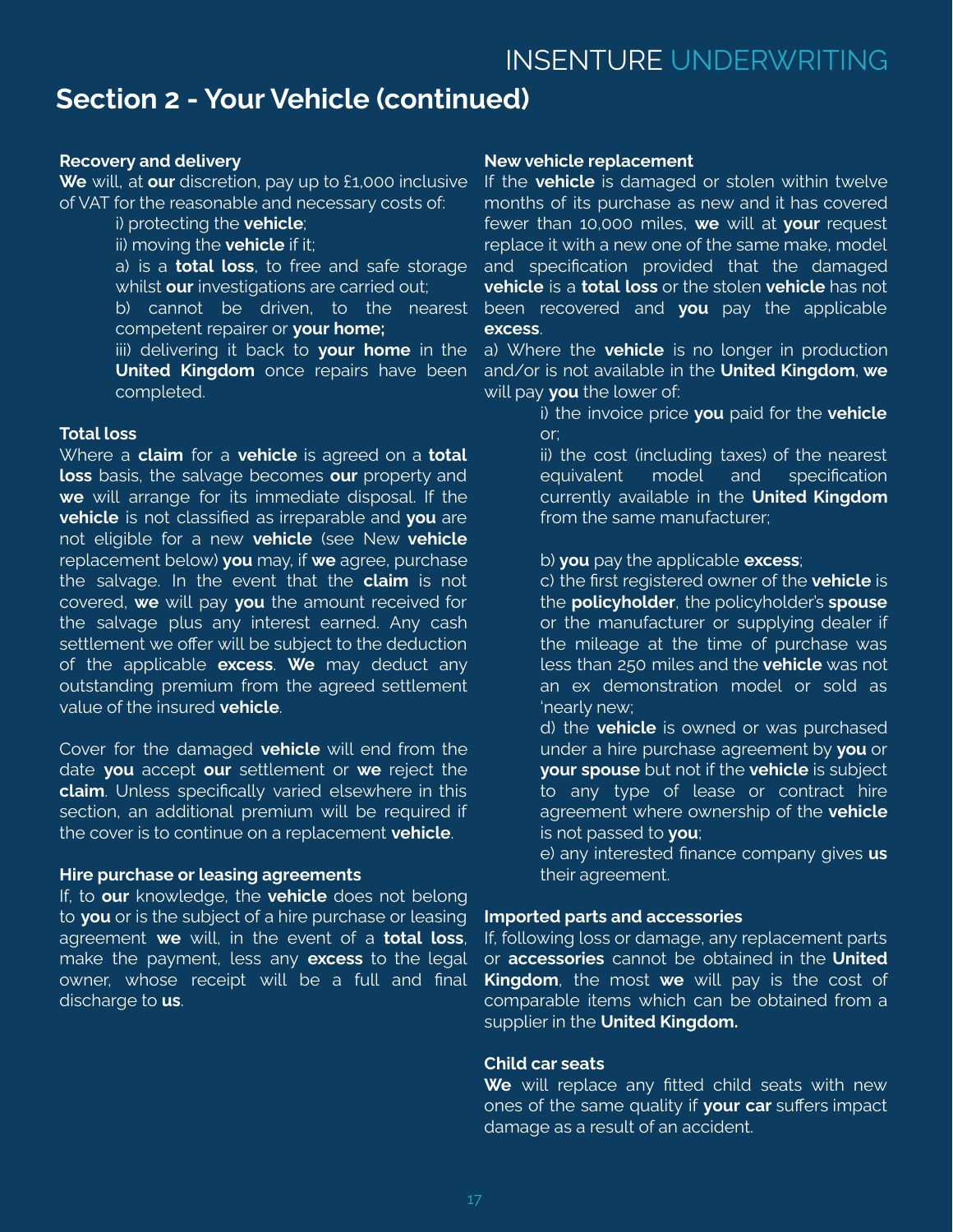### **Section 2 - Your Vehicle (continued)**

#### **Obsolete parts**

If, following loss or damage, any replacement parts are found to be obsolete or unobtainable in the **United Kingdom**, the most **we** will pay is the cost of comparable items available from a supplier in the **United Kingdom**

#### **Personal number plates**

In the event of a **total loss claim**, **we** will return the vehicle's personalised number plate to the registered owner provided that:

> i) **you** advise **us** that **you** wish **us** to do so when **you** make the **claim;**

> ii) ownership is confirmed but not liability for delay or a time restraint imposed by the **DVLA** or any other licencing authority.

#### **Accessories and in-vehicle equipment**

**We** will at **our** option, repair, replace or pay up to £1,000 if **accessories**, **in-vehicle equipment** and/or parts are stolen or damaged provided that:

> i) the most **we** will pay for any item is the reasonable cost of replacing it with a comparable one of similar type and condition;

> ii) where there is no **claim** for loss of or damage to the **vehicle** itself, **you** pay the applicable **excess;**

> iii) the items are not more specifically insured.

### **Lock and key replacement**

If the **keys** to the **vehicle** are lost, stolen, broken or the locks are damaged by theft, attempted theft, vandalism or malicious damage **we** will pay up to £500 in any one **period of insurance** to replace the **keys** and, where necessary, the door, boot and hatchback locks, the ignition and/or steering lock, the lock transmitter and central locking interface but not:

a) any loss, damage or theft not reported to the police;

b) the cost of replacing the vehicle's alarms or other security devices.

#### **Personal effects**

If any personal effects in or on the **vehicle** are stolen or damaged **we** will pay up to £250 any one claim and £500 in all in any one **period of insurance** provided that:

i) the **vehicle** itself has been stolen or a visible attempt has been made to steal it;

ii) **you** pay the first £50 of any claim;

iii) all losses resulting from theft, attempted theft, vandalism or malicious damage are reported to the police within 24 hours of discovery;

iv) **you** take all reasonable precautions to safeguard the personal effects;

v) there is no other insurance in force to cover the loss or damage.

However, **we** will not pay for the following; mobile telephone, communication, photographic, audio, video, computer and associated equipment, jewellery, watches, money, documents and pedal cycles.

#### **Windscreen, sunroof and window damage**

For windscreen repairs and replacement please call 0330 124 7931 at any time.

If **your vehicle** has comprehensive cover **we** will pay up to the limit stated in the **schedule** in any one **period of insurance** for the cost of replacing or repairing;

a) damaged glass in the vehicle's windscreen, sun-roof or windows;

b) any scratching of the bodywork caused solely by the breakage of the glass or the repair itself.

The applicable **excess** shown in the **schedule** will not be applied if **you** use **our** appointed supplier to repair the windscreen or if any other **excess** is applied because of additional damage. If **you** choose not to use **our** appointed supplier to replace or repair **your** windscreen an additional **excess** of £50 will be charged for replacement and £10 **excess** if repaired. A **claim** made under the windscreen, sunroof and window damage section will not affect the applicable no claims bonus.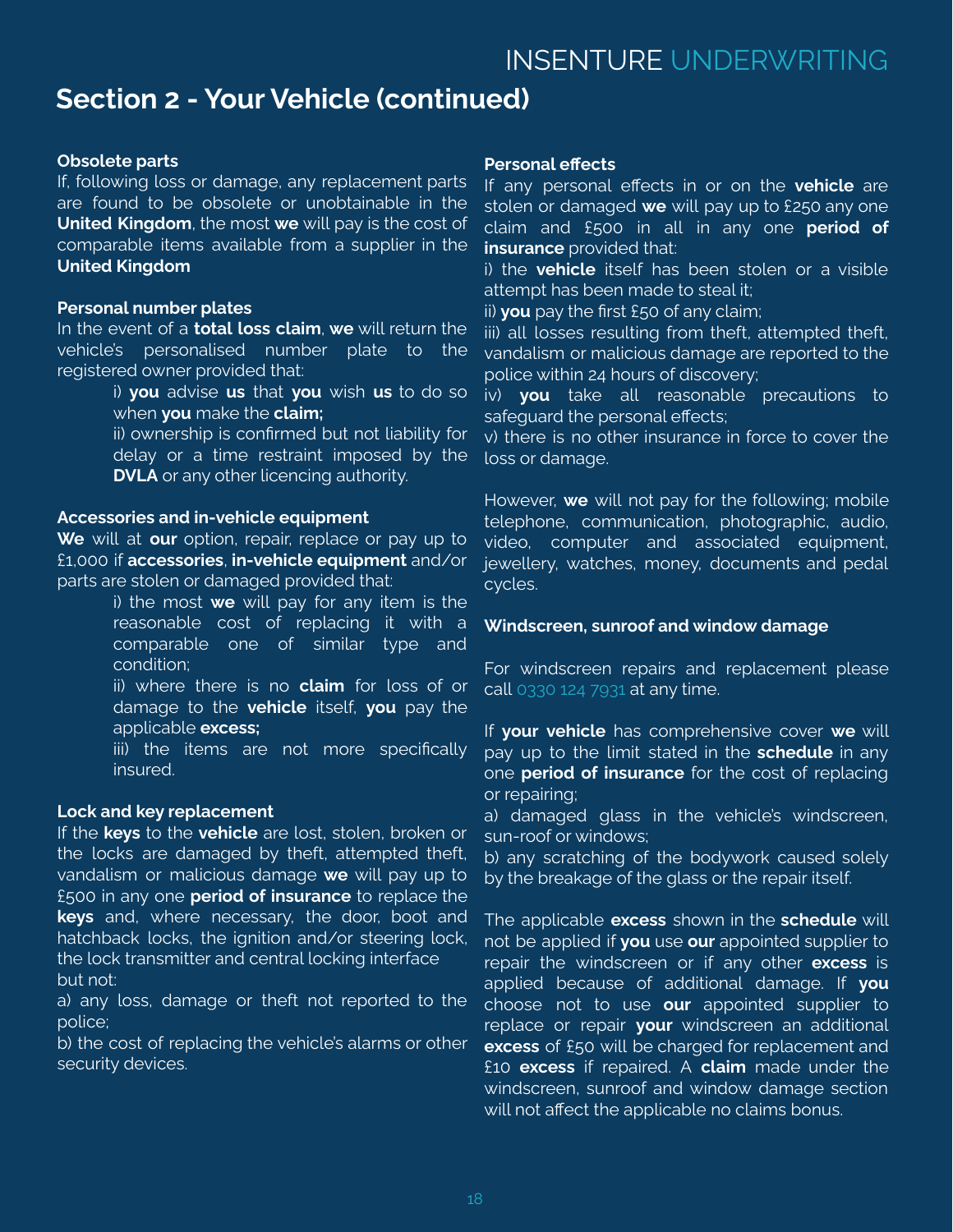### **Section 2 - Your Vehicle (continued)**

### **Section 2 exclusions**

### **This section does not cover**

1) Hire charges of any sort incurred by **you** whilst **your** own **vehicle** is being repaired or treated as a **total loss** regardless of who has decided that **your vehicle** is repaired or treated as a **total loss.**

2) If **you** have comprehensive cover **we** will refuse to take over the management of **your** repair or **total loss claim** if you elect to have **your** own **vehicle** repaired or treated as a **total loss** by anyone except **us**.

3) Loss of value following repair, wear and tear, mechanical or electrical breakdown, failures and breakages.

4) Any indirect losses arising from **your** inability to use the **vehicle**.

5) Damage to tyres unless caused by an accident.

6) Damage due to liquid freezing unless **you** have taken reasonable precautions to prevent such damage and in accordance with the manufacturer's instructions.

7) Any extra costs incurred due to any parts or replacements not being available from stock held in the **United Kingdom.**

8) Repairs or replacements which improve the condition of the **vehicle** or its **accessories** or **in-vehicle equipment** unless **you** make a contribution towards the repair or replacement.

9) Theft or attempted theft including from an **unattended vehicle** unless:

i) **you** have taken reasonable precautions to protect the **vehicle;**

ii) the **keys** are in your personal custody or have been stowed securely and not left in or on the **vehicle;**

iii) the windows, doors and other openings have been closed and securely locked;

iv) if a convertible, the roof or hood is fitted, closed and fully secured;

v) the alarms, immobilisers, steering locks, tracking or locating systems and other security devices including those required by **us** are in efficient working order and have been brought into operation;

vi) **you** have removed from view any **accessories** and i**n-vehicle equipment** designed to be wholly or partly removable vii) there is evidence of forcible and violent entry or exit;

viii) fraud or deception has taken place.

10) Loss or damage arising during or as a consequence of:

a) earthquake occurring anywhere other than in a member state of the European Union;

b) riot or civil commotion in Northern Ireland or in any country which is not a member state of the European Union or the European Economic Area unless **you** can prove to **our** satisfaction that these were not the cause of the loss or damage;

c) the operation of a tipping device and or whilst being used as a tool of trade.

11) Loss or damage resulting from or as a consequence of:

a) the wrong fuel being put into the **vehicle;** b) frost damage to the air conditioning system

c) the **vehicle** being confiscated, impounded or destroyed by or under the order of any government, public or local authority;

d) mechanical, electrical or computer breakdown or wear and tear.

12) Any **vehicle** repossessed by its rightful owner including any loss or damage arising during or as a consequence of its repossession.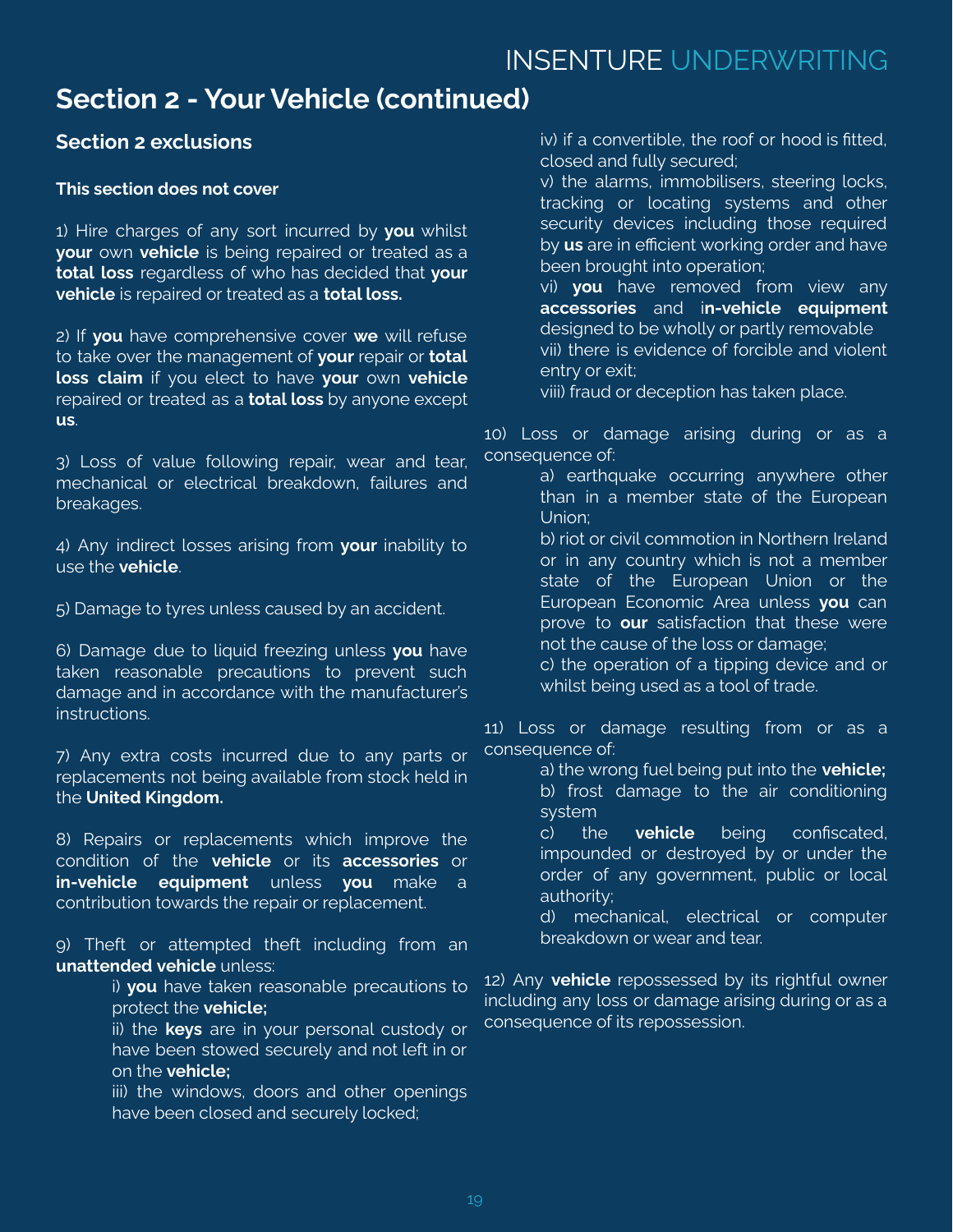### **General Conditions**

#### **Claims notification and management**

**You** must, when an incident occurs which may result in a **claim**:

> i) within 48 hours of the occurrence or discovery advise **us**, initially by telephone and then in writing, of all incidents including assault, **road rage** or altercations which may result in a **claim** regardless of whether or not **you** are responsible;

> ii) tell the police about all incidents of any death, **injury**, loss, theft, attempted theft, vandalism, malicious acts, assault or **road rage** and, if applicable, obtain a crime reference number which must be submitted to **us**;

> iii) within 48 hours of the incident, provide **us** with all camera and telematics records, footage and/or memory cards;

> iv) not admit to, negotiate any payment or refuse any **claim** without **our** written consent;

> v) notify **us** in writing immediately **you** or **your** personal legal representative becomes aware of any impending prosecution, inquest or fatal accident inquiry involving anyone covered by this **policy;**

> vi) immediately send **us** unanswered every writ, summons, legal process or other communication **you** receive about a **claim;**

> vii) provide sufficient information to substantiate the **claim** including, requested, the original purchase receipt and proof of the seller's identity;

> viii) at **your** own expense, provide all other details, information and evidence we may require.

### **Late reporting of claims**

All incidents which may give rise to a **claim** for compensation from third parties not advised to us within 48 hours of the occurrence or discovery are considered to be a late notification. Therefore, if we have to pay increased compensation and/or costs due to our obligations under the **Road Traffic Acts**, we may:

> i) require you to reimburse any additional amounts we have had to pay;

ii) for **vehicle** claims, retain any premium refund due to **you**;

iii) cancel **your policy** by invoking General condition – Cancellation.

In addition, **your claim** for damage to **your vehicle** may be prejudiced and **you** may forfeit any accrued no claims bonus.

#### **Conduct of claims**

**We** are, for any **claim** under this **policy**, entitled to

i) conduct, defend or settle any **claim** in **your** name and at **our** expense;

ii) exercise full discretion in the conduct of any proceedings or the settlement of any **claim;**

iii) for **our** benefit and at **our** expense, take proceedings in **your** name to recover any payments **we** have made;

iv) receive all the necessary information, proofs and assistance **we**, **our** duly appointed agents and/or legal representatives may require including a statutory declaration of the truth of the **claim** and any matter connected with it;

v) cooperation from **you**, **your family** and anyone else entitled to indemnity under this **policy**.

#### **Fraud**

If **you**, anyone acting on **your** behalf or any other insured person makes a **claim** which is in any way fraudulent. **We:**

i) will not pay the **claim;**

ii) will seek to recover from **you** any costs **we** have incurred;

iii) may treat the **policy** as void from the time of the fraudulent act;

iv) will retain any premiums paid by **you;**

v) may tell the Police.

#### Fraud may include:

a) statements which are deliberately false, intentionally inflated or exaggerated;

b) documents given to **us** which are false, forged or stolen;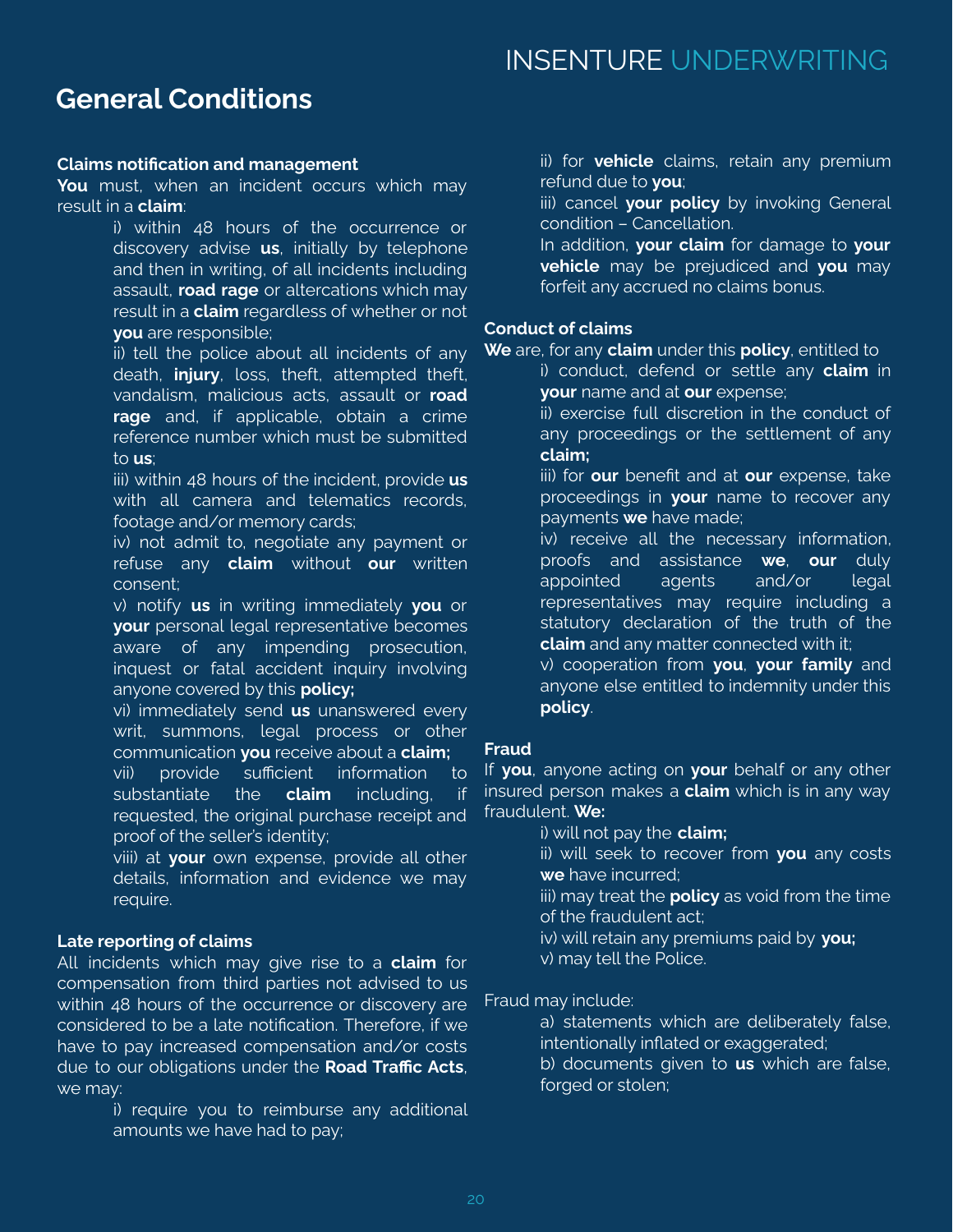### **General Conditions (continued)**

c) claim details and/or information given to **us** which is inaccurate, falsified, misrepresented or has been withheld; d) wilfully causing loss, damage or **injury**.

### **Your duty of care**

### **You** must:

i) take all reasonable steps to:

a) prevent loss, damage, malicious damage, vandalism, accident, death and/or **injury;**

b) maintain **your vehicle** in an efficient and roadworthy condition and allow **us** access to examine **your vehicle** at any reasonable time

c) protect and keep safe and secure **your vehicle**, and insured property;

d) observe and comply with all statutory<br>and/or public authority legislation, and/or public authority legislation, regulation, requirements and obligations;

ii) not leave **keys** in or on any **unattended vehicle**.

### **Condition of vehicle**

If the condition of **your vehicle** causes or contributes to an accident or **injury**, cover will be restricted to **our** liability under the **Road Traffic Acts**. **We** reserve the right to recover any costs from **you**, the driver or any other party who may have affected its condition.

#### **Notifying changes and non-compliance**

**You** must notify us or **broker** / agent:

i) any changes to:

a) the **essential information** given to us which may affect this insurance within 14 days (see **Essential information** and notifying changes on page 30 for examples);

b) the use of the **vehicle** immediately;

ii) **your** inability to comply with any of the terms and conditions of this **policy**.

Should **we** become aware of any change or non-compliance which may affect this **policy**, **we** reserve the right to:

- cancel **your policy** and/or;
- not pay any **claim** in part or in full and/or;
- revise the premium and/or change an **excess** and/or;
- revise the extent of cover or the terms, conditions and/or exclusions of this **policy**.

If it becomes necessary for **us** to cancel this **policy**, **we** will do so as outlined below.

#### **Your duties and obligations**

All the conditions, requirements and precautions which are applicable to **your policy** must be complied with.

### **Cancelling the policy within the reflection period**

This insurance provides **you** with a reflection period to decide whether **you** wish to continue with the full **policy**. The reflection period is for 14 days from the date cover commences or the date **you** receive **your policy** documentation whichever is the later.

If a period of less than 14 days has elapsed since **you** received **your policy** documentation, and **you** have not made a **total loss** claim, **you** have the right to cancel the **policy** and receive a refund of premium:

- If at the date of cancellation **your policy** has not yet commenced **you** will receive a full refund of premium from **us** less a charge of £25 plus Insurance Premium Tax if applicable to cover **our** administration costs; or

- If **your policy** has already commenced, **we** will refund the premium relating to the remaining **period of insurance** calculated on a proportionate basis dependent on the number of days left to run under the **policy** less a charge of £25 plus Insurance Premium Tax if applicable to cover **our** administration costs.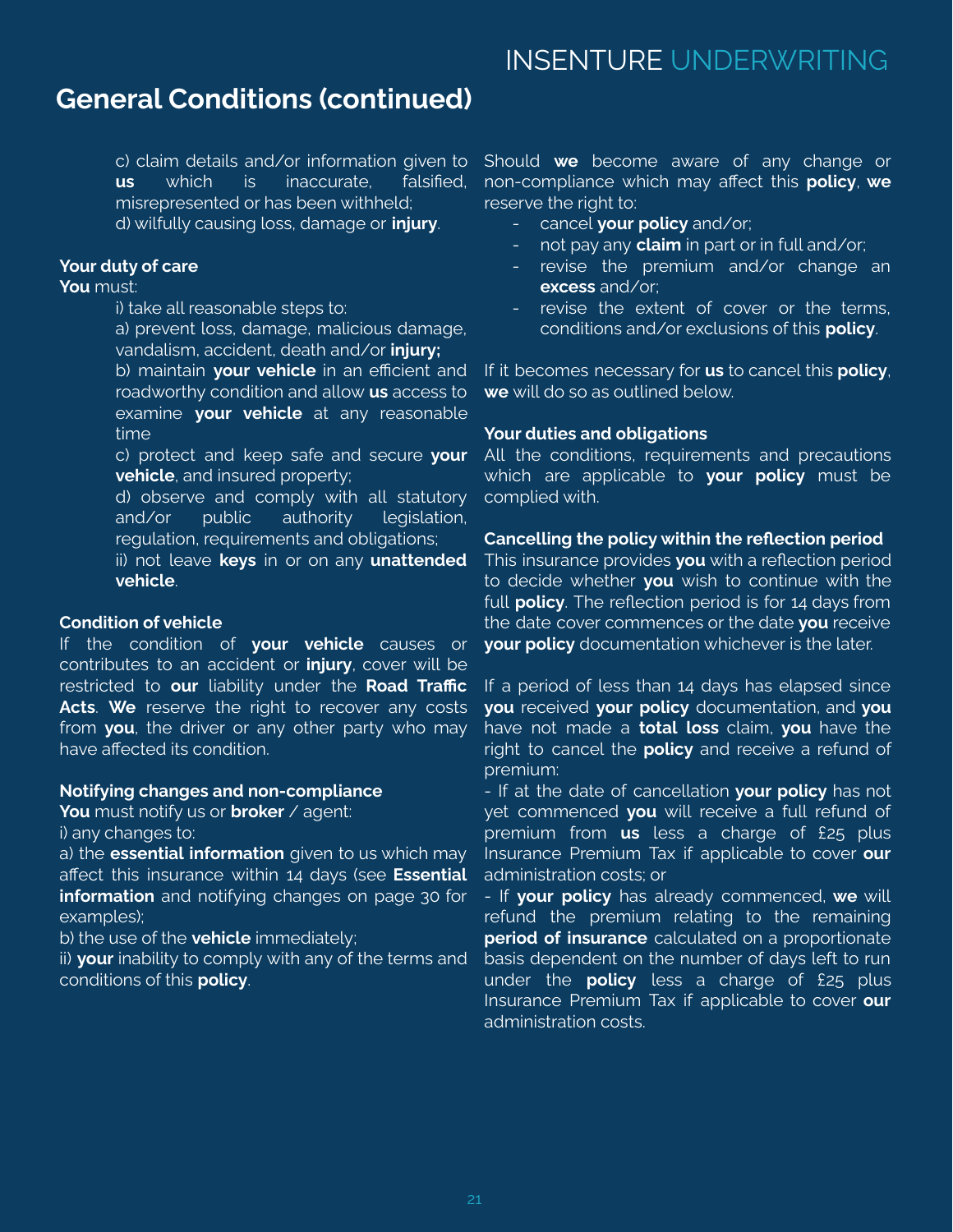### **General Conditions (continued)**

### **Cancelling the policy after the reflection period**

#### **Cancellation by you**

**You** or **your** insurance intermediary can cancel this **policy** either from the date **we** are notified, in writing, or a later date as requested by **you**.

Providing no claims have been made (or likely to be made) in the current **period of insurance**, **we** will charge a premium calculated on a proportionate basis dependent on the number of days left to run under the **policy** less a charge of £50 plus Insurance Premium Tax if applicable to cover **our** administration costs. **Your** insurance intermediary may also charge a fee sufficient to cover their costs. The cancellation will take effect from the date requested and the **MID** updated.

#### **Cancellation by us**

**We** can cancel this **policy** at any time if there are serious grounds to do so, including but not limited to the following examples:

- where **your** insurance intermediary has been unable to collect a premium payment (payment terms including the procedures in the event of non-payment of the premium will have been agreed between **you** and **your** insurance intermediary when you took out this **policy**); or

- **you** have failed to take reasonable care in providing information in relation to this insurance as required by this **policy**; or

**- you** have failed to supply requested validation documentation (evidence of no claim bonus, copy **you** or anyone acting on **your** behalf. driving licence, etc.); or

- **you** have failed to co-operate or provide information and assistance in relation to any **claim** under this **policy** or with regards to the administration or operation of this **policy**; or

- where **you** fail to maintain the insured **vehicle** in a roadworthy condition or **you** fail to look after it in accordance with General Conditions of this **policy**; or

- where **we** have grounds to suspect fraud or misrepresentation; or

- where **you** use threatening or abusive behaviour towards a member of **our** staff or a member of staff of **your** insurance intermediary or our supplier.

**We** will do this by giving you 7 days' notice in writing to your last address notified to **us**. **Your** last notified address may include an email address nominated by **you** to accept correspondence.

**We** will refund the premium relating to the remaining **period of insurance** calculated on a proportionate basis dependent on the number of days left to run under the **policy** less an administration fee of no more than £50 plus Insurance Premium Tax if applicable to take into account **our** costs in providing **your policy**. The pro rata refund of premium (less the administration fee) is only available as long as:

- the insured **vehicle** has not been the subject of a **total loss** claim (i.e. written-off or stolen and not recovered); and/or

- cancellation is not due to any fraudulent act by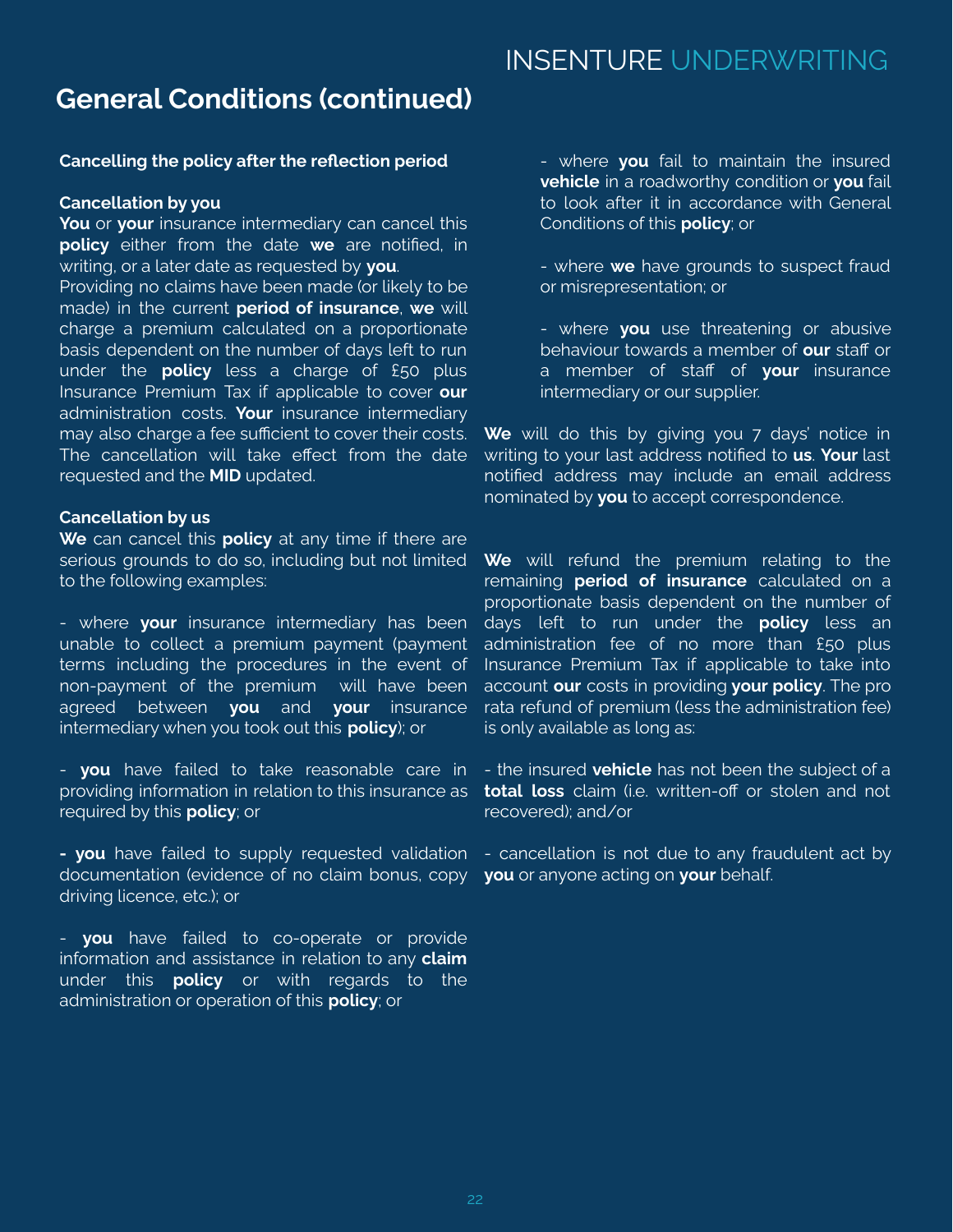### **General Conditions (continued)**

**We** also reserve the right to retain all premium paid for the current **period of insurance** in the event that a **claim** has been made against the **policy** during this period until such time as **we** recover any monies paid out by **us**.

#### **Policy charges**

If **you** make any alterations to this **policy** during the **period of insurance,** there is a £25 **policy** charge on top of any additional or return premium.

#### **Non-payment of premium**

In the event that there has been a loss or incident likely to give rise to a **claim** during the current **period of insurance** and premium amounts are outstanding **we** may at **our** discretion reduce any claims payment by the amount of outstanding or overdue premiums that **you** owe **us** and/or **your** insurance intermediary.

#### **Excesses**

**Your excess** is shown on the **schedule** and part of the **policy**, **you** have agreed to pay these for each incident of loss, damage or liability. In most cases **we** will deduct the total **excess** amount from the settlement we make.

#### **Important notes**

In accordance with The Motor Vehicle Order 2010 (Electronic Communication of Certificates of Insurance), **you** may cancel the **policy** by sending a formal electronic notice to confirm the date and time **your** cover ceased to:

#### info@insentureunderwriting.com

If **we** cancel **your policy we** will provide **you** with seven days notice of termination to **your** last known email address. If **you** pay **your** premiums by premium finance and fail to pay an instalment **your policy** may be immediately cancelled and **we** may exercise **our** right to collect the outstanding balance of the premium.

### **Other insurances**

If, at the time a **claim** is made under this **policy**, another insurance exists that would cover the same loss, damage or liability, **we** will only pay our share of the **claim** except where stated otherwise in this **policy**.

#### **Emergency, medical and overnight expenses**

If **you** or any passenger in **your vehicle** is injured as a direct result of an accident, **we** will:

- i) reimburse **you** for any payments made for emergency treatment under any **Road Traffic Act** (if this is the only payment we make, **your** no claim bonus will not be affected);
- ii) pay up to:
- a) £250 per injured person and £1,000 in all for medical expenses other than physiotherapy treatment, arising from the accident;
- b) £250 per injured person and £1,000 in all for treatment from a chartered physiotherapist provided that **we** have agreed the course of treatment in advance; c) £250 in total towards necessary overnight
- hotel expenses incurred by the driver and passengers in your **vehicle** if it cannot be driven after an insured accident or loss.

#### **Motor Insurance Database disclosure**

Where a **vehicle** is registered with the **DVLA**, its details must be added to the **MID** which is managed by the Motor Insurers' Bureau (MIB). If the registration number is not shown correctly on **your policy** documents or **you** cannot find your **vehicle** on the **MID** at www.askmid.com, **you** must contact **us** immediately. If **you** do not, the **vehicle** may be clamped, seized or destroyed and other penalties may be imposed including points being added to **your** driving licence.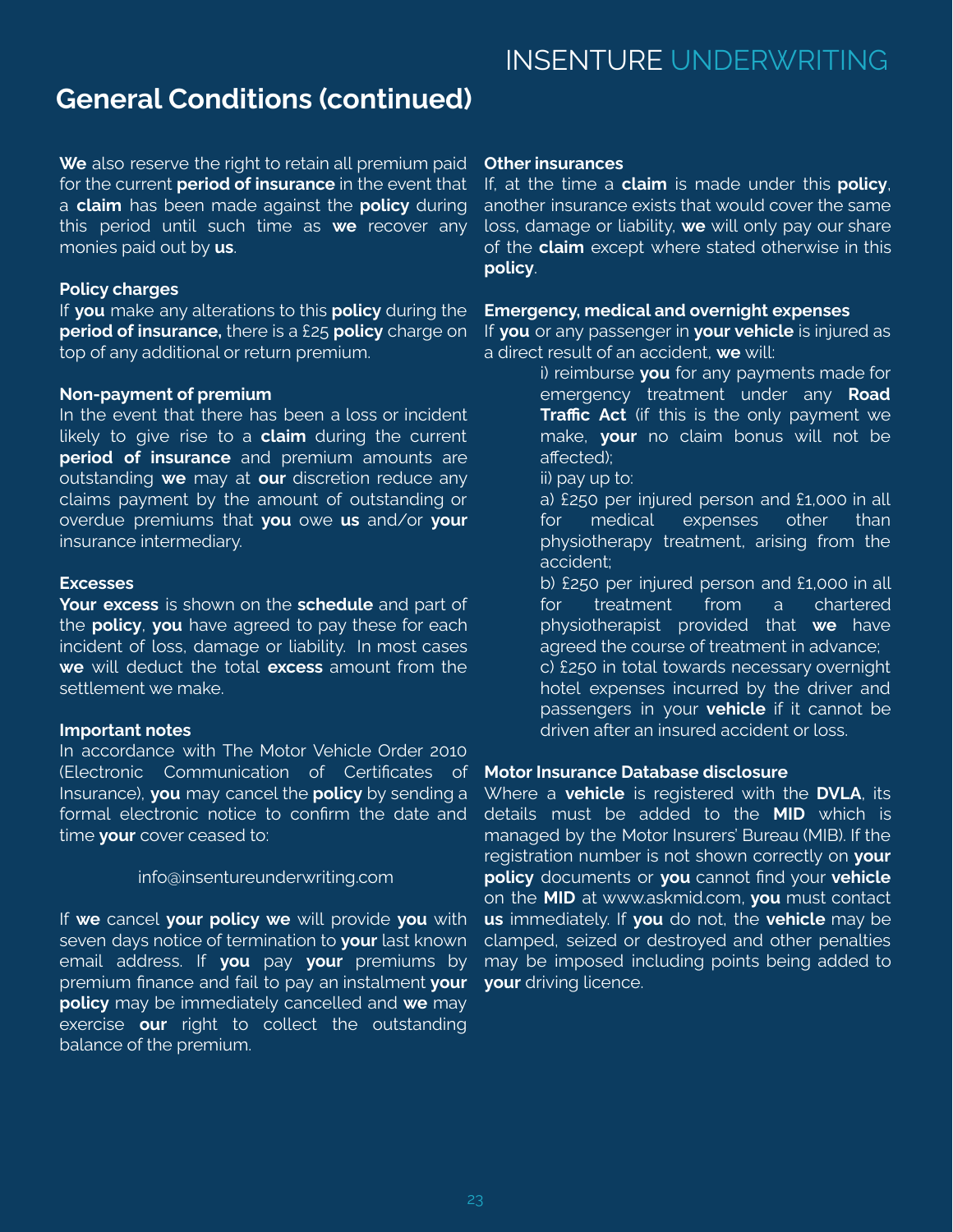### **General Conditions (continued)**

### **Rights of recovery**

If the law of any country in which this **policy** operates obliges **us** to pay a **claim** which **we** would not otherwise have paid, **we** may recover this amount from **you** or the person who incurred the liability.

#### **Contracts (Rights of Third Parties) Act**

No person, persons, company or other party not named as the **policyholder** in this **policy** has any right under the Contracts (Rights of Third Parties) Act 1999 to enforce any terms and conditions of this **policy**. This does not affect any right or remedy of a third party that exists or is available apart from that Act.

### **Governing law**

**You** and **we** are free to choose the law applicable to this **policy** but, in the absence of any written agreement to the contrary, the **policy** will be governed and interpreted in accordance with English law and, other than where specifically stated otherwise, subject to the exclusive jurisdiction of the English courts.

### **Jurisdiction**

This **policy** is subject to the exclusive jurisdiction of the English courts.

### **Acts of Parliament**

All Acts of Parliament and regulations referred to in this **policy** are understood to include any subsequent or amending legislation as well as equivalent legislation enacted elsewhere in the **United Kingdom.**

### **Disagreements and disputes**

#### **Amount of claim**

Where **we** have accepted a **claim** but there is a disagreement over the amount to be paid, the matter will be referred to an arbitrator appointed in accordance with the current statutory provisions or, if applicable, to the Financial Ombudsman Service. When this happens, an award must be made before proceedings can be started against **us**.

#### **Other disputes**

Any other dispute under or in any way relating to this **policy** will be submitted to the exclusive jurisdiction of the English courts.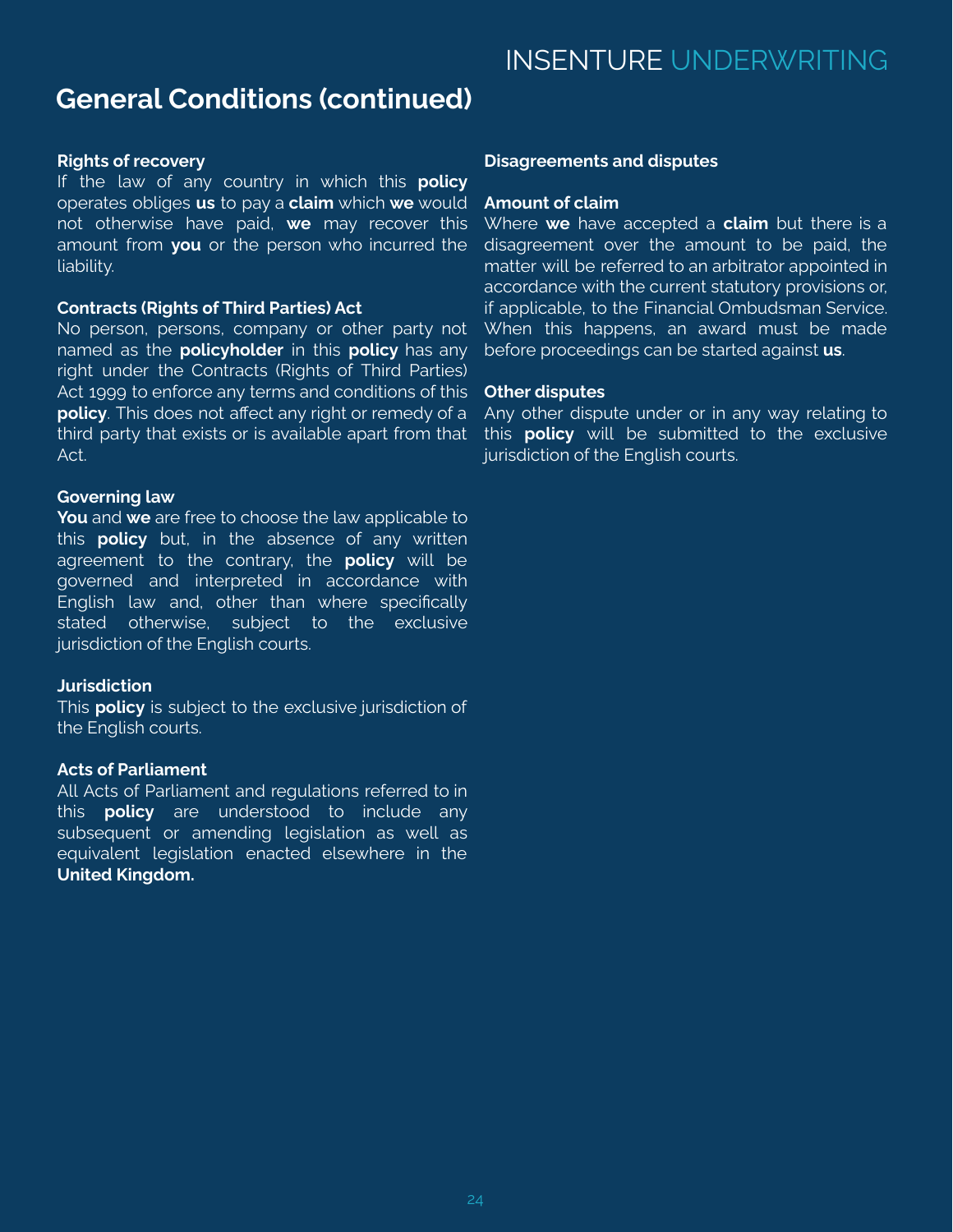### **General Exclusions**

### **This policy does not cover**

#### **War risks and terrorism**

Death, **injury**, loss, damage, cost, expense, **indirect loss** or legal liability directly or indirectly caused by, contributed to by or arising from any

i) consequence of war, invasion, act of foreign enemy, hostilities (whether war be declared or not), civil war, rebellion, revolution, insurrection, uprising, military or usurped power or

ii) **act of terrorism** regardless of any other cause or event contributing concurrently or in any other sequence to the loss or

iii) action taken in controlling, preventing, suppressing or in any way relating to any **act of terrorism.**

However, **we** will provide cover to meet the minimum requirements of any relevant law including current Road Traffic legislation.

If **we** allege that any loss, damage, cost, expense, indirect loss or legal liability is not covered by this **policy**, the burden of proving to the contrary will be yours. Additionally, if any part of this General exclusion is found to be invalid or unenforceable, the remainder will remain in full force and effect.

### **Radioactive contamination**

Death, **injury**, disablement, damage to any property or any resulting loss, cost, expense, indirect loss or any legal liability directly or indirectly caused by, contributed to by or arising from

i) ionising radiations or contamination by radioactivity from any nuclear fuel or from any nuclear waste from the combustion of nuclear fuel ii) the radioactive, toxic, explosive or other hazardous properties of any nuclear explosive assembly or nuclear component of such assembly.

#### **Pollution**

Death, **injury**, loss, damage, cost, expense, **indirect loss** or legal liability except as required to meet any minimum legal requirements, arising directly or indirectly from the pollution or contamination of any building, other structure, water, land or the atmosphere caused by the discharge or leaking of any substance, liquid, vapour or gas including from volcanic eruption clouds unless as a result of a sudden, identifiable, unintended and unexpected event occurring in its entirety at a specific time and place during the **period of insurance.**

### **Cyber loss**

Any loss, damage, liability, expense, fines or penalties or any other amount directly or indirectly caused by:

> i. the use or operation of any **Computer System** or **Computer Network**;

ii. the reduction in or loss of ability to use or operate any **Computer System**, **Computer Network** or;

iii. access to, processing, transmission, storage or use of any **Data**;

iv. inability to access, process, transmit, store or use any **Data**;

v. any threat of or any hoax relating to i,ii,iii & iv above;

vi. any error or omission or accident in respect of any **Computer System**, **Computer Network** or **Data**.

### **Electronic equipment failure**

Loss, damage, destruction, erasure, corruption or alteration of electronic **data** from any cause whatsoever including a computer virus, loss of use, reduction in functionality, cost, expense, indirect loss or legal liability arising directly or indirectly from the failure of any:

> i) computer, related equipment, system or software;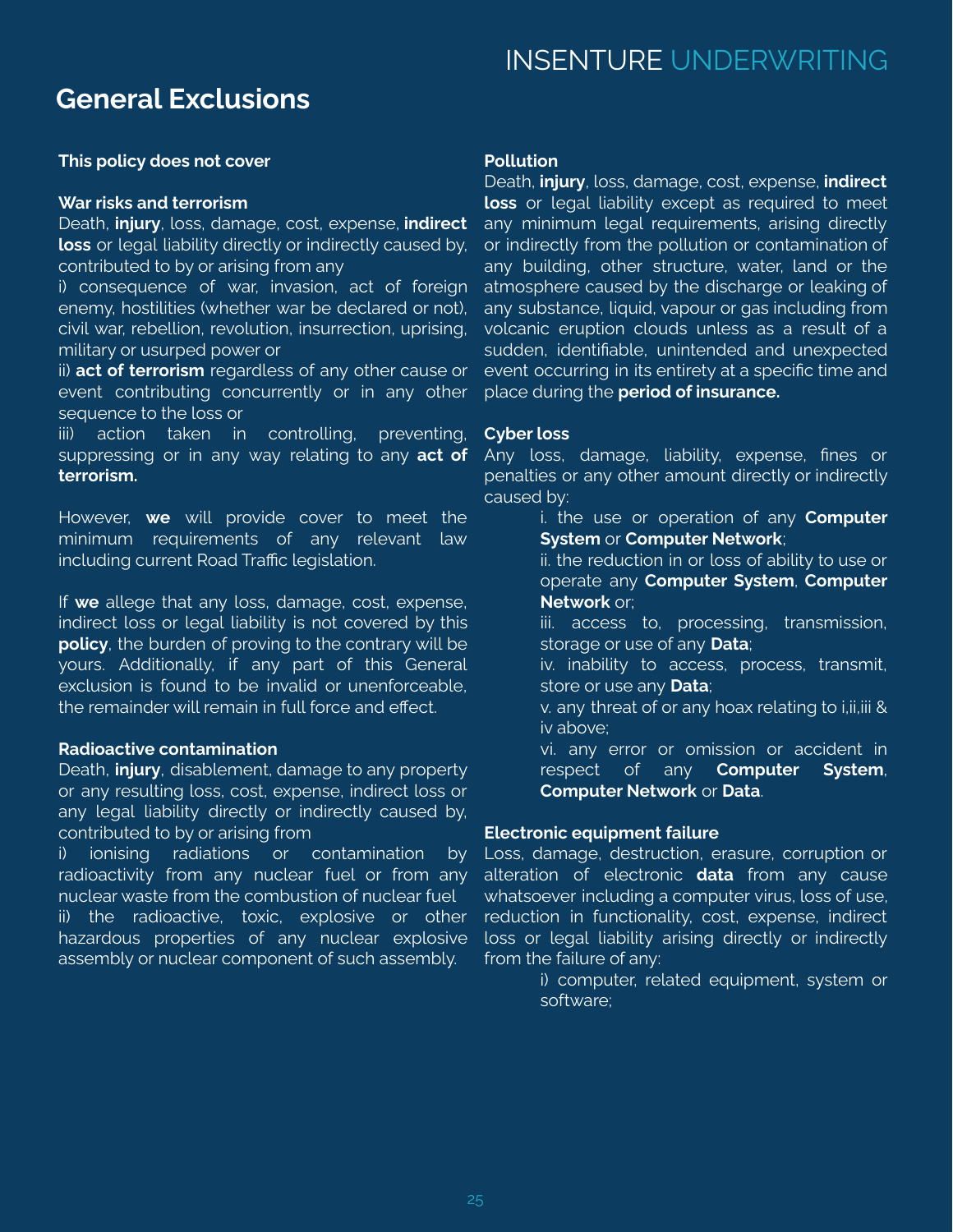### **General Exclusions (continued)**

ii) equipment, machinery or product containing, connected to or operated by means of a micro or **data** processor chip to recognise, accept, interpret, respond to or process any **data** or instruction.

Any subsequent loss, damage, **indirect loss** or legal liability that is covered by this **policy** is, however, insured.

#### **Government financial sanctions**

Any indemnity, payment or other benefit where doing so would breach any prohibition or restriction imposed by law or regulation.

If any such prohibition or restriction takes effect during the **period of insurance**, **we** will cancel this **policy** immediately by recorded delivery letter to the correspondence address shown in the **schedule**.

### **Vehicle exclusions**

Loss, damage, legal liability, death, **injury** or **indirect loss** arising from

> i) a) wilful, deliberate or malicious criminal damage or committed by **you** or any passenger in the **vehicle**;

> b) theft or attempted theft including from an **unattended vehicle** committed by a person with authorised access to the **keys**;

ii) the use of the **vehicle;**

a) air-side including the manoeuvring and ground equipment parking areas, aprons and service roads directly associated with any airport, airfield or military establishment to which aircraft have access;

b) within any power station, nuclear installation or establishment, refinery, bulk storage or production premises in the oil, gas or chemical industries;

iii) the **vehicle** or **trailer** being used to carry a) a load heavier than it is constructed to carry and/or over its specified maximum capacity;

b) an unstable or insecure load;

iv) the carriage of any dangerous substances and/or goods;

a) listed in the Approved List of Dangerous Substances published by the Health and Safety Executive;

b) which require carriage in accordance with The Road Traffic (Carriage of Dangerous Substances in Road Tankers and Tank Containers) Regulations 1992 and/or The Road Traffic (Carriage of Dangerous Substances in Packages etc.) Regulations 1992 or any other relevant subsequent or similar legislation;

v) the use of any **vehicle** or its attachments as a tool of trade

vi) the loading and unloading of the **vehicle** or **trailer** other than on a highway, road or area to which the public has access by anyone apart from the driver, assistant and/or attendant;

vii) the spraying of crops or dissemination by any means of any chemical or other substances whether or not for agricultural purposes;

viii) **your** failure to use all reasonable means to safeguard **your vehicle** and **your** passengers at all times.

#### **Other exclusions**

i) Any deliberate act including theft or attempted theft and any malicious act by **you**, **your family**, tenants, paying guests, employees, **business** partners or directors ii) Indirect losses of any kind incurred by

**you** and/or your **family** except as specifically covered by this **policy.**

iii) Loss, damage or legal liability caused by a) deception other than by any person using deception to gain entry to **your home**;

b) normal wear and tear, upkeep or making good, deterioration, moth, vermin, termites or other insects, inherent vice, latent defect or any gradually operating cause;

c) pressure waves resulting from aircraft and other aerial devices travelling at sonic or supersonic speeds;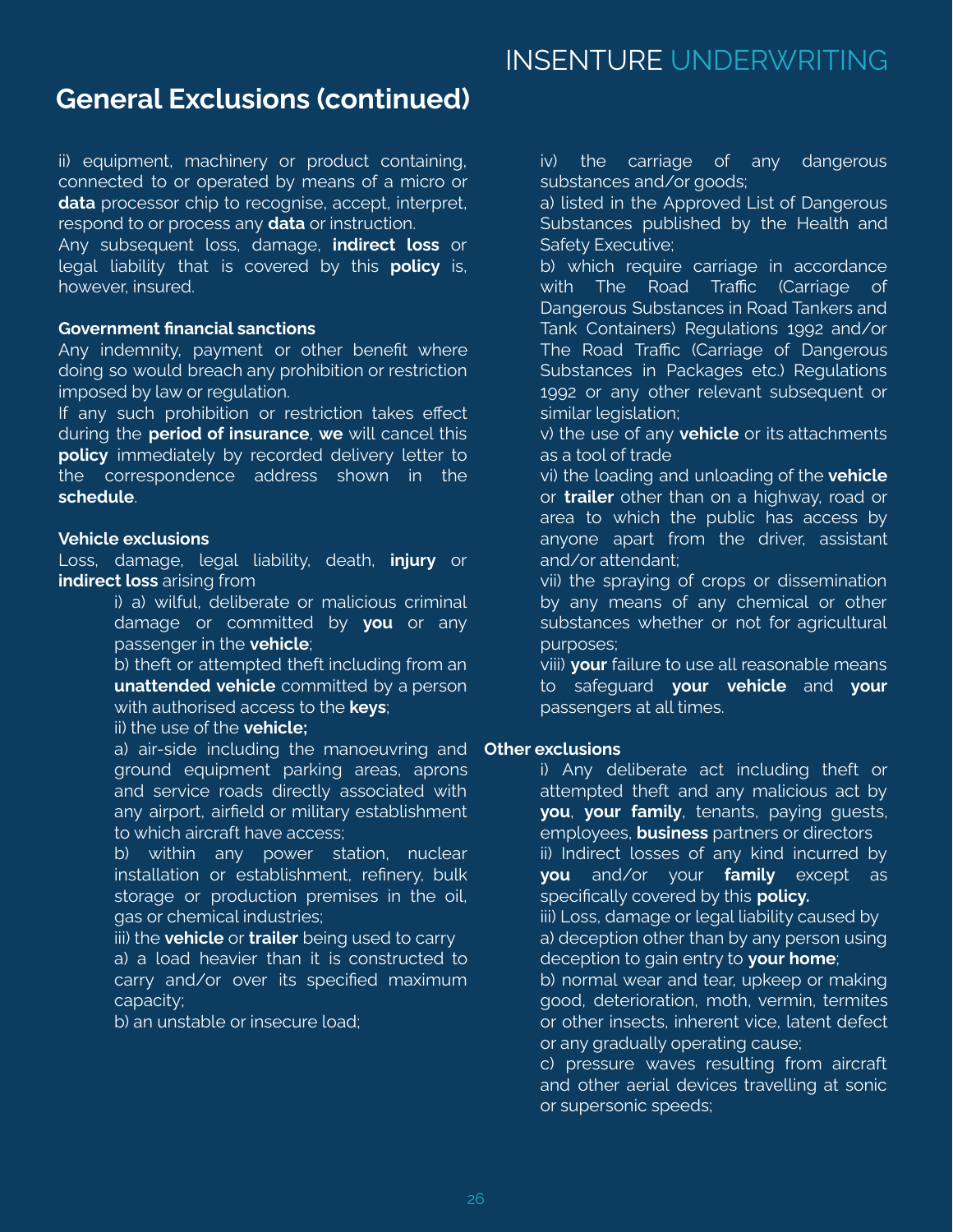### **General Exclusions (continued)**

iv) Loss, damage or legal liability which occurred or which was known to **you** before the inception of this **policy**;

v) Loss, damage or legal liability for which compensation will be provided or, but for the existence of this **policy**, would have been provided under any other insurance, warranty, contract, legislation or guarantee vi) Legal liability **you** have accepted solely by virtue of an agreement which would not have attached had that agreement not existed;

vii) Loss, damage, legal liability, **injury**, cost, expense or **indirect loss** arising from any steam driven **vehicle**, aircraft, hovercraft, watercraft, trolley-bus, tram or other **vehicle** on rails unless specifically allowed for in this **policy** or shown in **your schedule** to be included.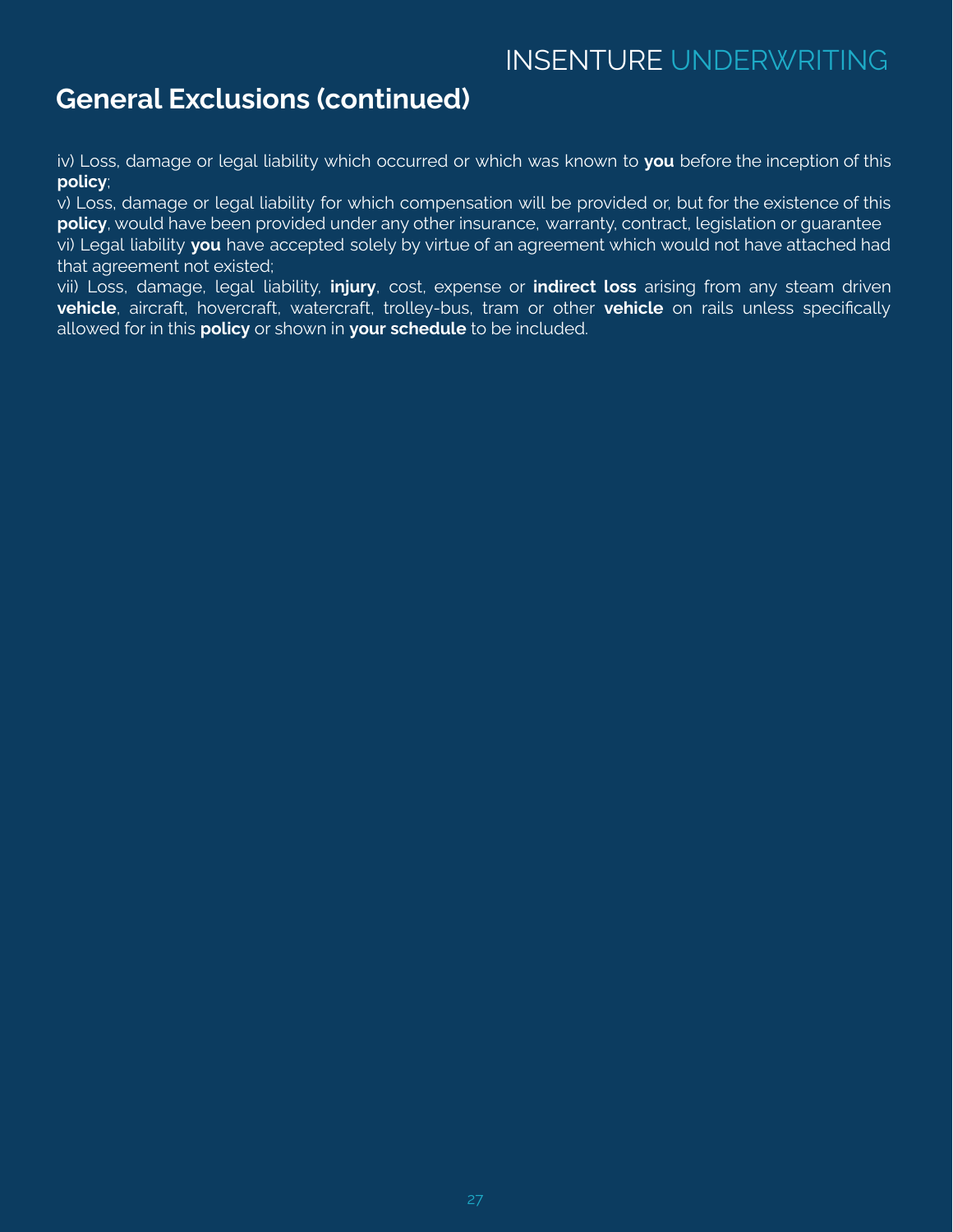### **No Claims Bonus**

If you do make a **claim** during the **period of insurance** your no claim bonus will be reduced at the next renewal date in accordance with the scale shown below. The following will not affect your no claims bonus:

- Payments made under glass damage.

- If **we** only have to pay for an emergency treatment fee.

- If **we** make a full recovery of all payments made by **us** in connection with a claim made against the **policy**.

If **you** make a **claim** or if a **claim** is made against **you** for an event which **you** may not consider to be **your** fault and **we** have to make a payment this will affect **your** no claims bonus unless **we** can recover **our** outlay in full from the responsible party.

If **you** decide to cancel **your policy** and premiums remain outstanding **we** will not be able to issue proof of no claims bonus until the outstanding premiums are paid.

**You** cannot transfer **your** no claims bonus to somebody else.

| <b>Current Years</b><br><b>NCD</b> | NCD years at renewal if no<br>fault claims made | NCD years at renewal if one<br>fault claim made | NCD years at renewal if two<br>fault claims made | NCD years at renewal if more<br>than two fault claims made |
|------------------------------------|-------------------------------------------------|-------------------------------------------------|--------------------------------------------------|------------------------------------------------------------|
| $\overline{0}$                     |                                                 | $\mathbf{0}$                                    | $\overline{0}$                                   | $\mathbf{0}$                                               |
|                                    | $\overline{2}$                                  | $\Omega$                                        | $\mathbf 0$                                      | $\Omega$                                                   |
| 2                                  | 3                                               | $\Omega$                                        | $\Omega$                                         | $\Omega$                                                   |
| 3                                  |                                                 |                                                 | $\Omega$                                         | $\Omega$                                                   |
| $\overline{4}$                     | $5\phantom{.}$                                  | $\overline{2}$                                  | $\mathbf 0$                                      | $\mathbf{0}$                                               |
| $5\overline{)}$                    | $6 \overline{6}$                                | 3                                               |                                                  | $\mathbf{0}$                                               |
| $6\phantom{1}$                     | 7                                               | 3                                               |                                                  | $\Omega$                                                   |
| 7                                  | 8                                               | 3                                               |                                                  | $\Omega$                                                   |
| 8                                  | $\overline{9}$                                  | 3                                               |                                                  | $\Omega$                                                   |
| $9+$                               | $9+$                                            | $\mathbf{3}$                                    |                                                  | $\Omega$                                                   |

### **Protected No Claims Bonus**

Depending on certain qualifying conditions **you** may be able to protect **your** no claim bonus if **you** pay an extra premium. **Your** no claim bonus is only protected if this is shown on your **statement of fact.** If your no-claim bonus is protected we will not reduce it if you do not make more than two claims during any three years of insurance. If three or more claims are made during any three-year period, **we** will reduce the discount **you** receive.

It does not mean that **your** premium will not be increased if, for example, **your** accident or conviction record justifies this.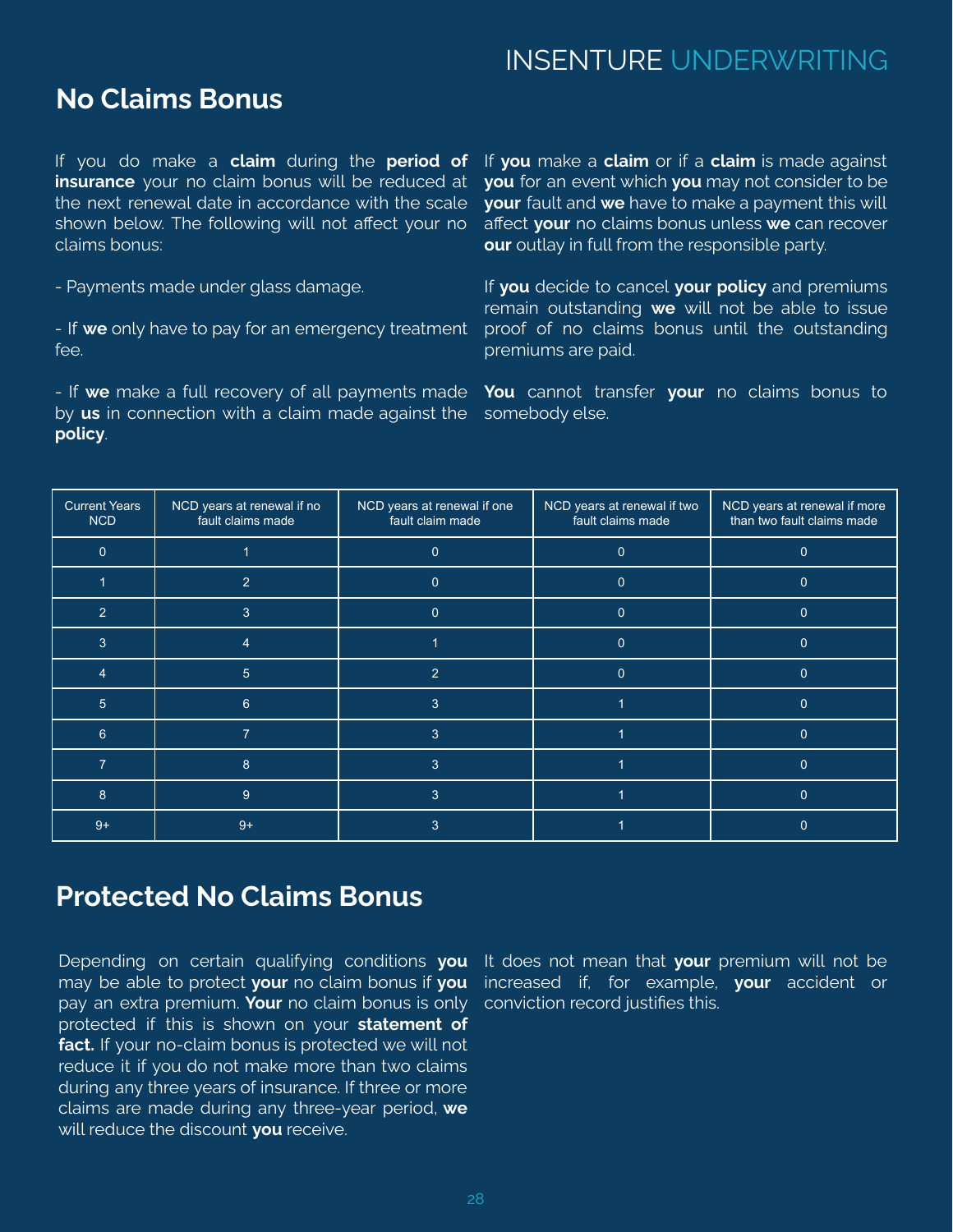### **How to make a claim**

### **Motor accidents**

Being involved in a motor accident can be traumatic. The following will help you with some of the practical steps you will need to take. The more information you can give us, the better able we will be to defend your position and if you are at fault, settle the other party's claim quickly.

If you don't exchange details at the scene, report the accident to the police in person within 24 hours (you can't do so by telephone) or, if you are unable to do so due to your injuries, you must ask someone else to do it for you remembering that your certificate of motor insurance and driving licence will be required.

You must also advise us promptly so that your claim is not prejudiced and produce your certificate of motor insurance and driver's licence on request.

At the scene make a note of:

- the names and addresses of the people involved including your passengers and any independent witnesses;
- details of the other vehicles involved including the:
- a) registration numbers;
- b) other drivers' motor insurance details;
- c) passengers in the other vehicles and, if possible, their gender and approximate age;
- d) extent of the damage;
- e) the time and place of the accident;
- f) the weather and the condition of the road e.g. wet or greasy and any skid marks;
- g) if it is dark or the visibility is poor, the lighting;
- h) the extent of injuries suffered:
- i) if applicable, the name and number of the attending police officer.

In addition, if it is safe to do so and you have a camera or a phone with a camera, photograph the damage to vehicles and property. If not make a rough sketch of the accident including the position of your vehicle at the time of impact.

Please do not:

- admit responsibility, negotiate any payment or refuse any claim without our written consent
- drive your vehicle if it is not roadworthy or if driving will, in any way, increase the damage.

### **All other incidents**

You must tell the police about all incidents of:

- theft or attempted theft;

- damage or **injury** caused by malicious persons or vandals;

- if the stolen vehicle is fitted with a tracker, immediately notify the tracing company;

- if an item is lost.

You must also obtain a case / loss number from the police:

- if applicable, advise the relevant lost property office;

- if applicable, make a note of the name and number of the attending police officer and obtain the crime number;

- take all reasonable steps to prevent further loss or damage.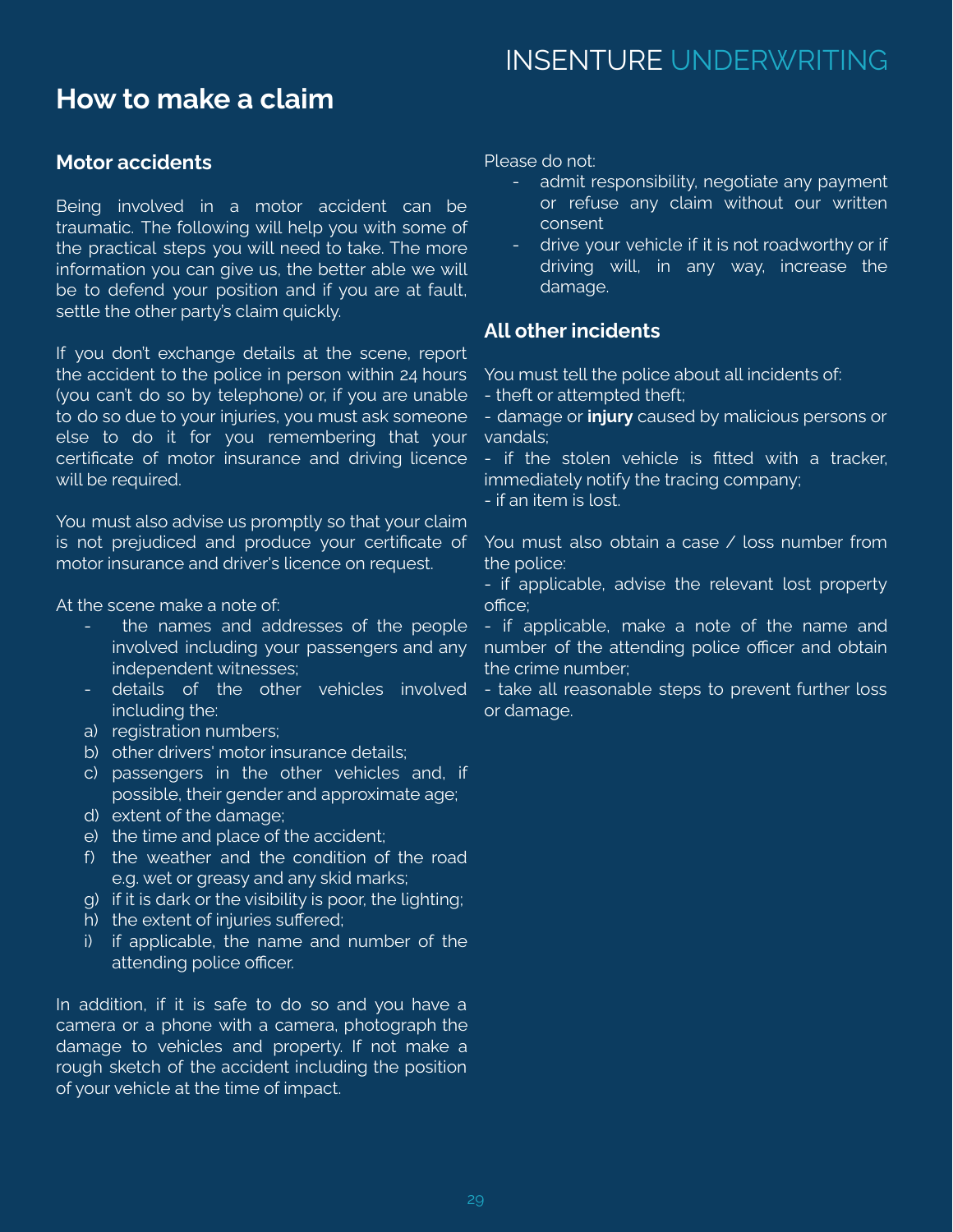### **Important Information**

We strongly recommend that you keep a record of all information given to us, another insurer and your broker or agent including details of telephone calls, copies of all letters, emails, the proposal form and/or the statement of fact and any supplementary questionnaires you completed.

If you require your documentation in an alternative format such as large print, please contact your broker, agent or us.

To ensure we maintain a high quality of service, we may monitor and record telephone calls. For your **policy** to operate fully you MUST, at all times comply with the terms, limitations and conditions which form part of this policy. It is essential that you read the general, specific and section conditions and exclusions to ensure that you can comply with all our requirements.

Please note that your schedule will show whether other more specific terms, limitations, conditions, exclusions and excesses have been imposed.

It is a requirement of this policy that you are able to provide sufficient information to substantiate any **claim** you make. Failure to do so may delay or prejudice your claim.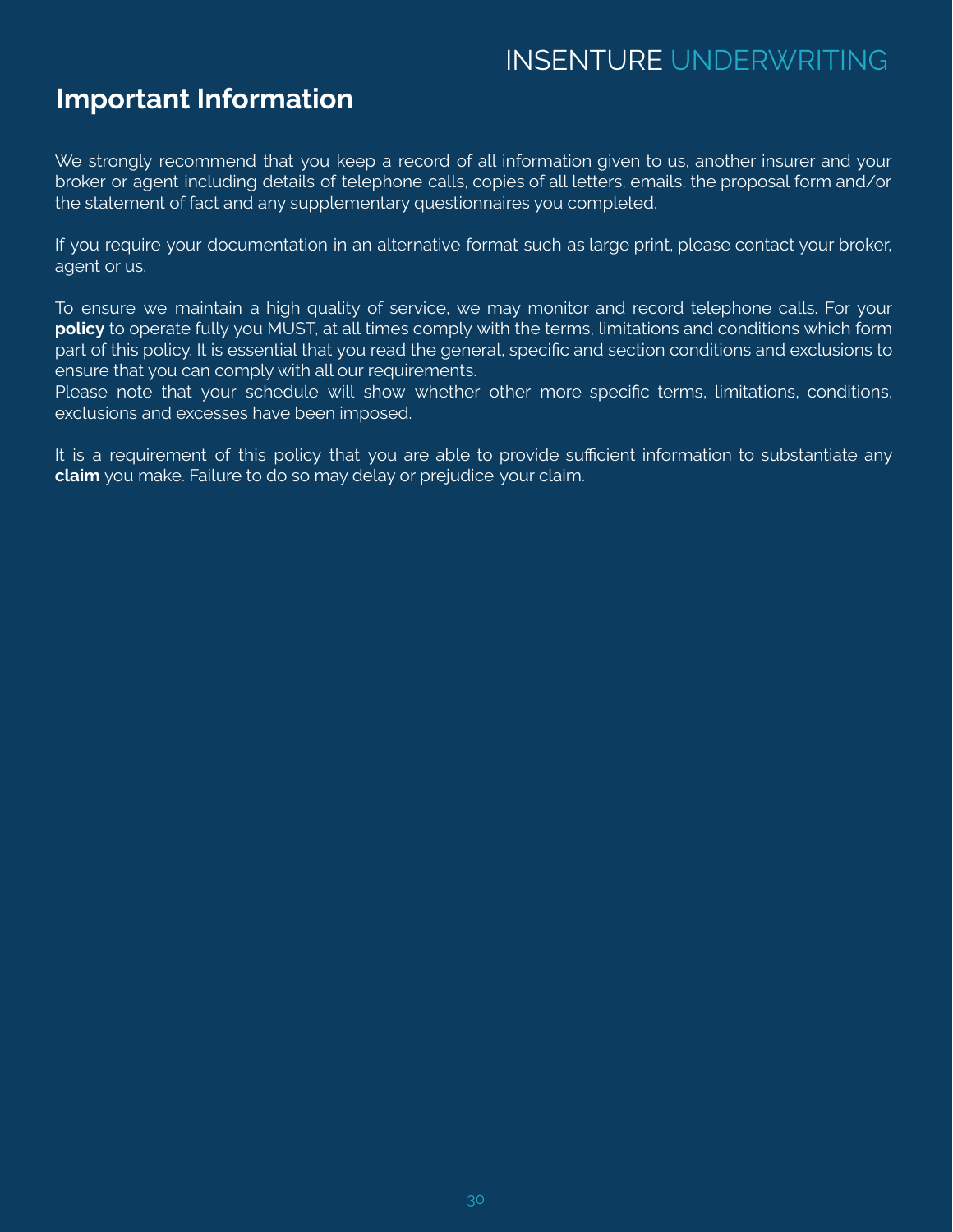### **Essential Information & Notification of changes**

You must take reasonable care to provide complete and accurate answers to the questions we ask when you take out, make changes and renew your policy.

Essential information is defined in the policy as "All information and any particular circumstances which would influence us in our decision to provide or restrict cover and to set the level of premium and excess(es)". If you are not sure whether something is important or relevant, please tell us, your broker or agent anyway as failure to do so may result in our

- cancelling your policy and refusing to pay any claim or;
- not paying a claim in full or;
- revising the premium and/or changing an **excess** or;
- revising the extent of cover provided or the terms, conditions or exclusions of this policy.

Here are some examples of changes we should be told:

- a change or addition of a vehicle;
- any alterations or adaptations which make the vehicle different from the manufacturer's standard specification regardless of whether the changes are mechanical or cosmetic;
- a change in the purpose for which the vehicle is used;
- a change in the person who uses the vehicle most;
- a change of address;
- your or a driver's change of name;
- a change of job, including any part-time work by you or other drivers, a change in the type of business or having no work at all;
- details if you or any other person allowed to drive the vehicle suffers from a health condition which the DVLA or any other licencing authority are or should have been made aware such as diabetes, epilepsy, a heart condition or any other chronic condition;
- the suspension, revoking, altered terms or refusal to renew driving or other licences;
- details of any motoring convictions of any person allowed to drive or of any pending prosecution for motoring offences other than parking;
- details of any County Court Judgments in England and Wales and/or orders or judgments for debt in other jurisdictions, criminal convictions, Individual Voluntary Arrangements (IVA), the bankruptcy or insolvency of you or any person insured by this **policy;**
- you or any person insured by this **policy** being disqualified from acting as a company director for any period of time;
- details of any accident or loss, whether or not you make a **claim**, involving your **vehicle** or while you are driving anyone else's **vehicle**;
- details of any non motoring offences of any person allowed to driver or of any pending prosecutions.

It is an offence to deliberately make false statements, withhold or misrepresent information in order to obtain a Certificate of Motor Insurance or any other insurance. This includes disclosing all convictions and incidents which may give rise to a claim.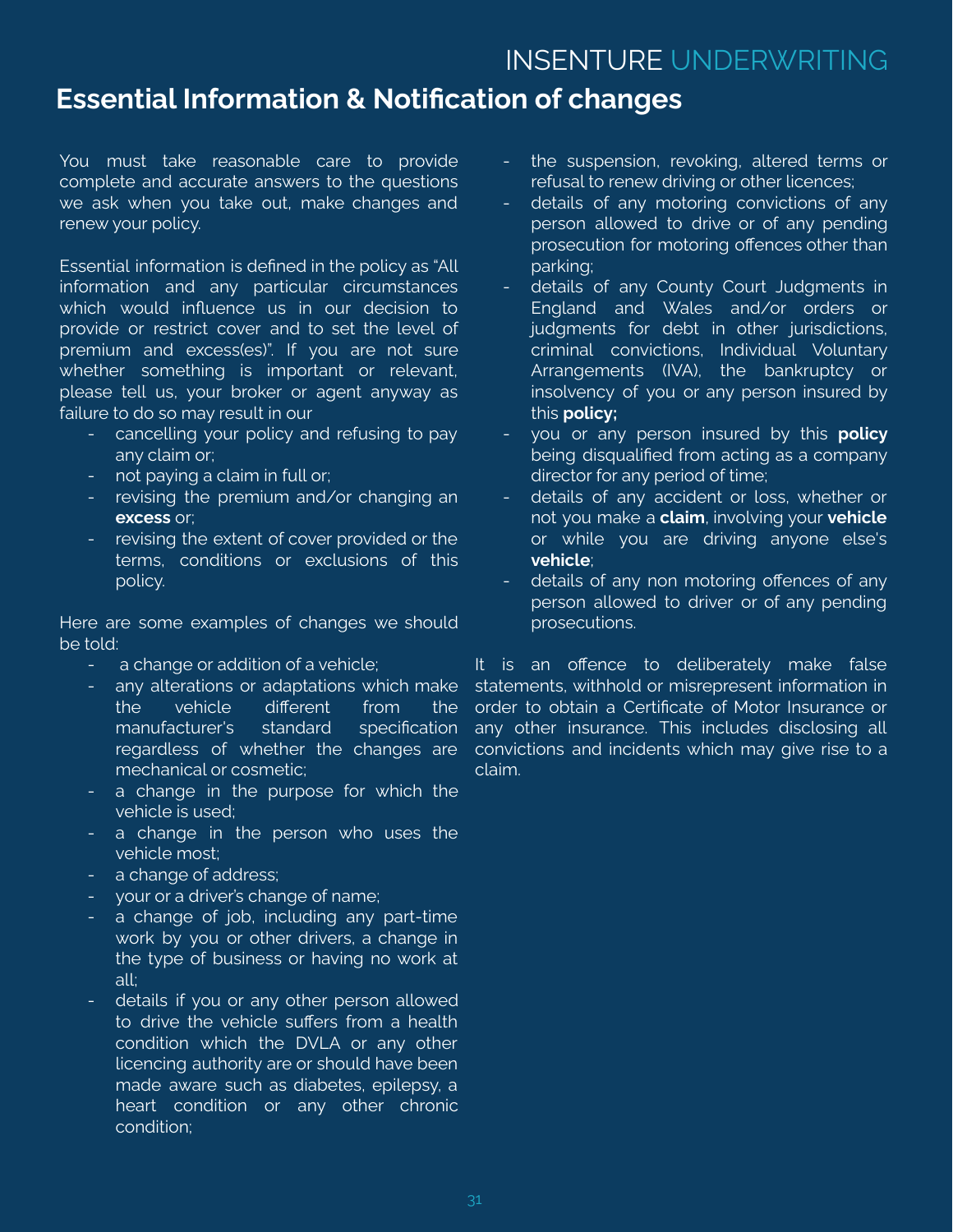### **Essential Information & Notification of changes (continued)**

### **Motor Insurance Database**

It is a legal requirement that details and registrations of the vehicles you own are added to the MID which is managed by the Motor Insurers' Bureau (MIB). MID data may be used by certain statutory and/or authorised bodies including the police, the DVLA, the DVA, the Insurance Fraud Bureau and other bodies permitted by law, for electronic vehicle licensing, Continuous Insurance Enforcement, preventing and detecting crime, reducing the incidence of uninsured driving and for the provision of government and other services aimed at reducing the level and incidence of uninsured driving. Other insurers and the Motor Insurers' Bureau may search the MID to ascertain relevant policy information if you have been involved in a road accident whether in the United Kingdom or abroad. Other people pursuing a claim in respect of a road traffic accident, their personal or appointed representatives, whether within the United Kingdom or overseas may also obtain relevant information which is held on the MID.

### **Driving licence information**

Driving licence checks may be completed prior to renewal of the **policy** where you have supplied your own and your named drivers licence details.

### **Administration, management information and regulatory compliance**

The information you supply may be

- used for insurance administration, debt collection, offering renewal, research and statistical analysis by **Tradex**, its associated companies and agents, by other participating insurers and suppliers and your insurance broker or agent;
- used for management information purposes including portfolio assessment, risk assessment, performance and management reporting;
- disclosed to regulatory bodies for monitoring and/or enforcing the insurers' compliance with any regulatory rules and codes of conduct;
- shared with other insurers either directly or via those acting for them such as loss adjusters, surveyors and investigators;
- provided to, shared with and checked against various databases (including the No Claims Bonus Database), the DVLA, fraud prevention agencies and public bodies including the police when you apply for, renew or amend this insurance or make a claim.

We may, in addition, contact you by text or email regarding claims, payment defaults and **policy** administration.

### **Fraud detection and prevention**

Insenture Underwriting and other participating insurers and/or their agents and suppliers may, in order to detect and prevent fraud:

- request information from and pass claims information to the Claims and Underwriting Exchange (CUE) and the Motor Insurance Anti Fraud and Theft Register (MIAFTR)
- provide the DVLA or, where applicable, the DVA with all driving licence numbers to confirm each driver's licence status, entitlement and restriction information and endorsement and/or conviction **data**
- check your identity to prevent money laundering unless you have provided us with satisfactory proof of identity
- undertake checks against publicly available information such as the electoral roll, County Court Judgments in England and Wales and/or orders or judgments for debt in other iurisdictions, Individual Voluntary Arrangements and bankruptcy orders
- validate your claims history or that of any insured person or property involved in the **policy** or a **claim**.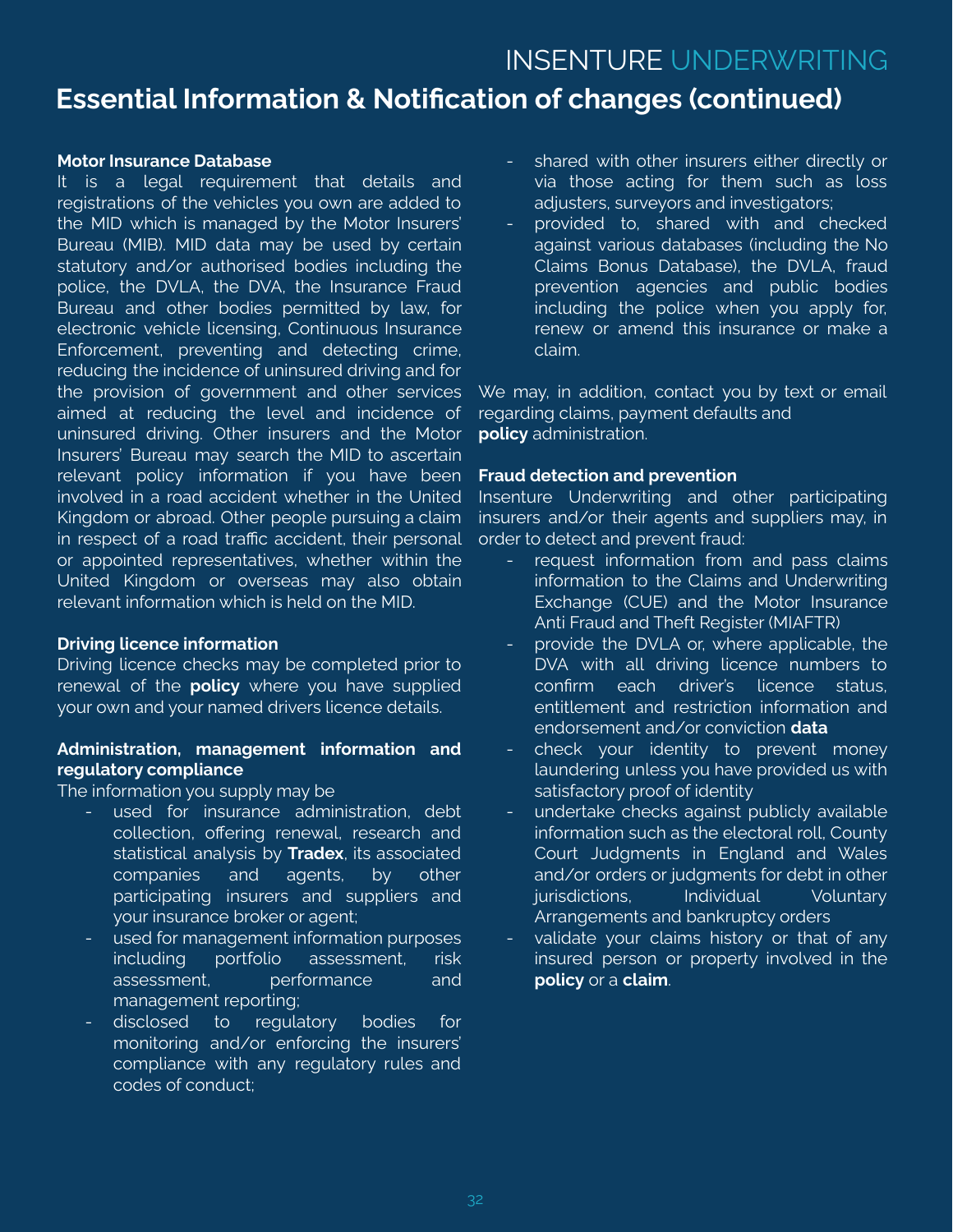### **Our Service Commitment**

### **What to do if you have a complaint**

We are dedicated to delivering a first class level of service to all policyholders. However, we accept that things can occasionally go wrong and would encourage you to tell us about any concerns you have so that we can take steps to make sure the service you receive meets your expectations in the future.

Our customer service team is here to help on Complaints@Insentureunderwriting.com or 0330 124 5773 who will do all they can to swiftly resolve the issue. You can request a copy of our complaints procedure free of charge at any time.

You can also write to us at:

Insenture Underwriting Services Limited First Floor 94 - 102 High Street Hampton Hill TW12 1NY

We will make every effort to resolve your complaint by the end of the third working day after receipt. If we cannot resolve your complaint within this timeframe we will acknowledge your complaint within five working days of receipt and do our best to resolve the problem within four weeks by sending you a final response letter. If we are unable to do so, we will write to advise you of progress and will endeavour to resolve your complaint in full within the following four weeks.

If your complaint relates to a **claim** you have made then contact Tradex below:

Complaints Manager Tradex Insurance Company Limited 7 Eastern Road, Romford, Essex, RM1 3NH complaints@tradexinsurance.com 01708 729510

When contacting us please provide:

- A policy number and/or **claim** number.
- An outline of your complaint.
- A contact telephone number.

If we are still unable to provide you with a final response at this stage, we will write to you explaining why and advise when you can expect a final response. At this point you may refer your complaint to The Financial Ombudsman Service at the following address:

### **The Financial Ombudsman Service**

Exchange Tower Harbour Exchange Square **London** E14 9SR Email: complaint.info@financial-ombudsman.org.uk

#### **What you should know**

You may go directly to the Financial Ombudsman Service when you first make your complaint, but the Ombudsman will only review your complaint at this stage with our consent. However, we are still required to follow the procedure stated above.

If you have received a final response but are dissatisfied, you have the right of referral to the Financial Ombudsman Service within six months of the date of your final response letter. You may only refer to the Ombudsman beyond this time limit if we have provided our consent.

Whilst we are bound by the decision of the Financial Ombudsman Service, you are not. Following the complaints procedure above does not affect your right to take legal action.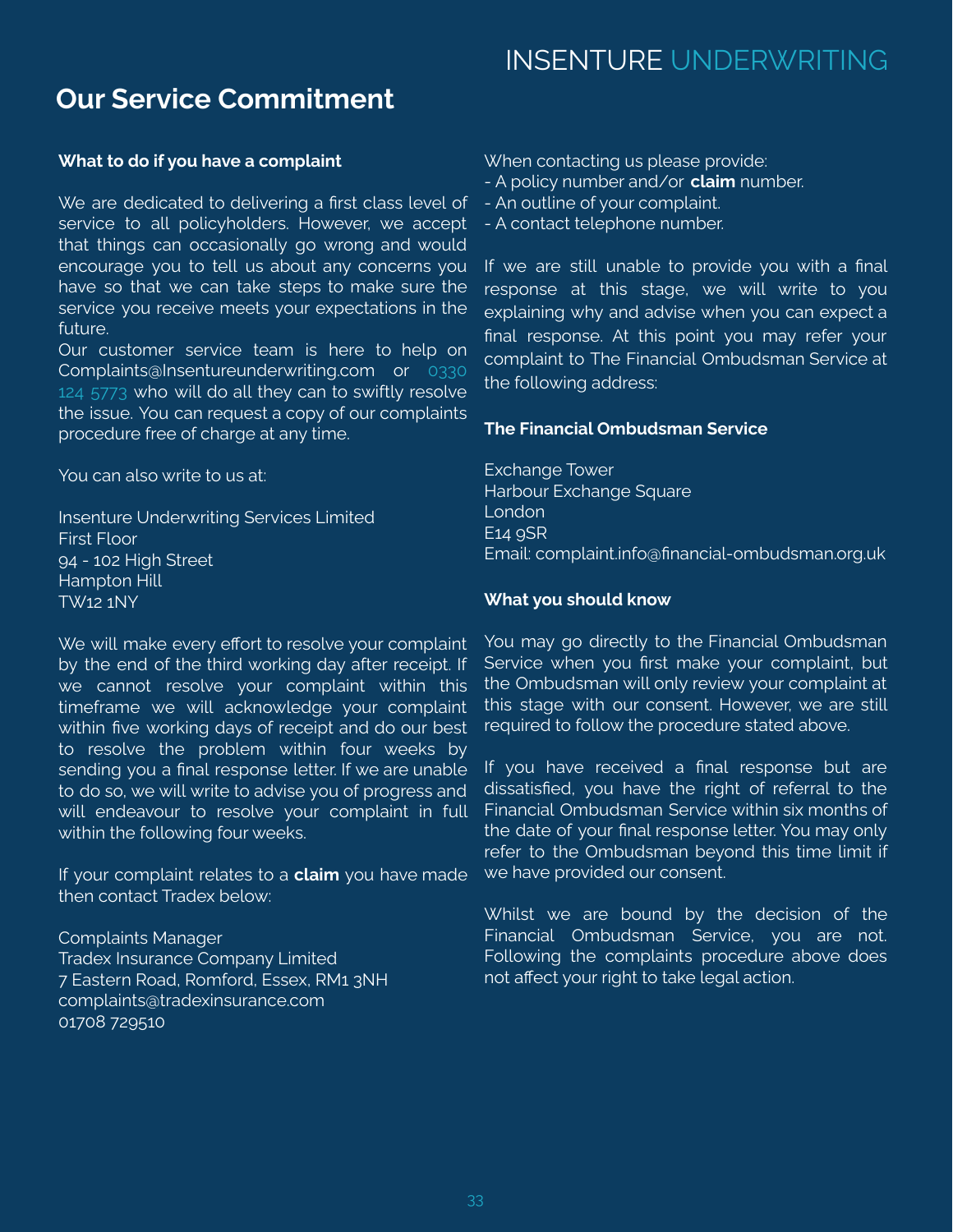### **Our Service Commitment (continued)**

### **Customer feedback**

If you have any suggestions or comments about our cover or the service we have provided please email info@insentureunderwriting.com

We always welcome feedback to enable us to improve our products and services.

### **Telephone Recording**

For our joint protection telephone calls may be recorded and monitored by us.

### **Financial Services Compensation Scheme**

**Tradex** Insurance Company Limited is a member of the Financial Services Compensation Scheme (FSCS). You may be entitled to compensation from this scheme if we cannot meet our liabilities under this policy.

Further information about the scheme is available on the FSCS website at www.fscs.org.uk or by writing to:

**FSCS** PO Box 300 Mitcheldean GL17 1DY

If you are still dissatisfied with the way your complaint has been handled, you can use the Online Dispute Resolution Platform (ODR) to submit your complaint for an independent assessment at:

https://ec.europa.eu/info/index\_en/

### **Your insurance intermediary**

In the event that we are unable to continue to trade with your insurance intermediary because they have ceased to trade through bankruptcy or liquidation or in the event that their relevant FCA authorisation is revoked we reserve the right to pass your policy and all details on to another intermediary. If you do not wish this to happen then please put your request in writing to us.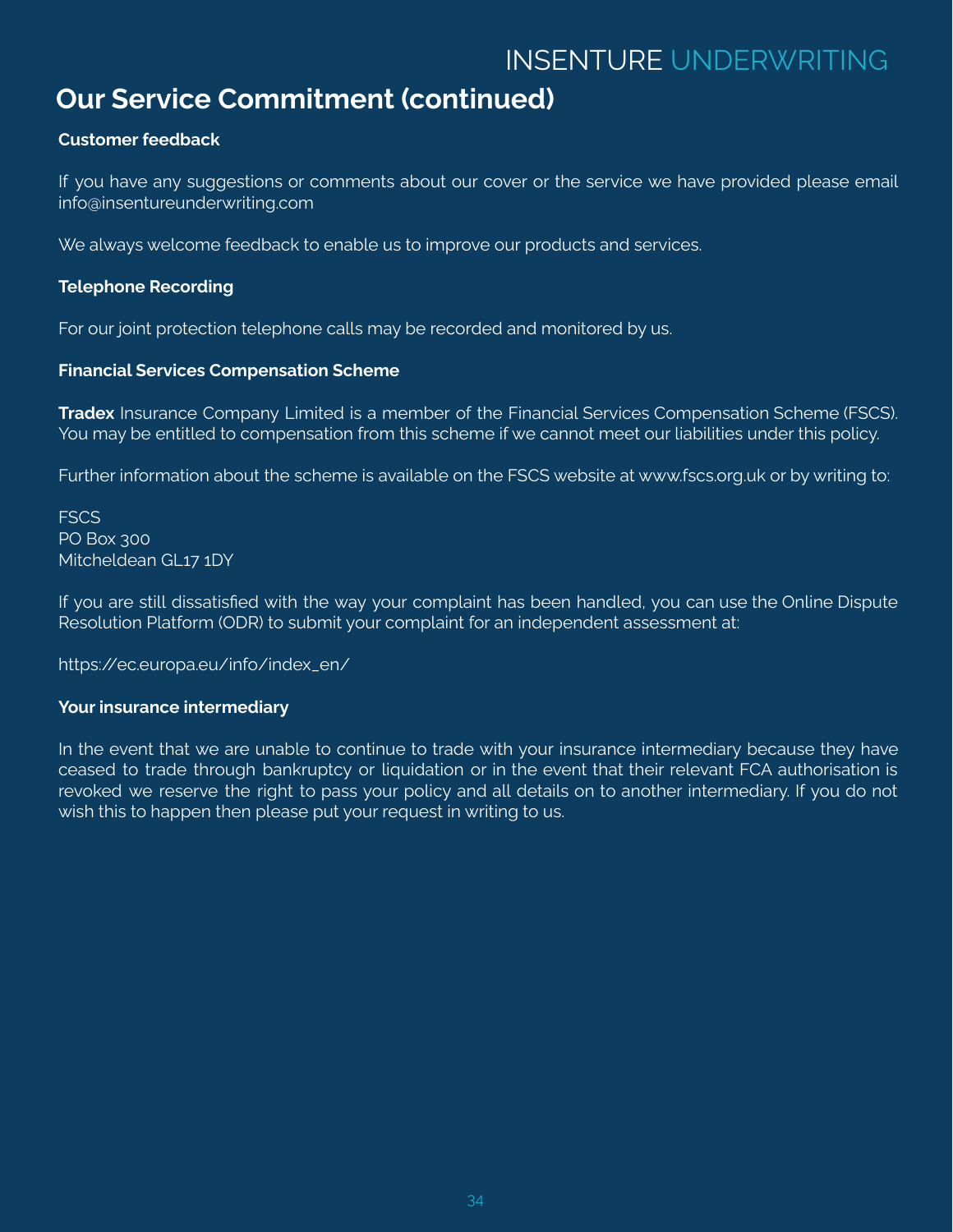### **How we use your information**

#### **Introduction**

We believe in keeping your information safe and secure. Full details of what data we collect can be requested from our Data Protection Officer (contact details below). This section provides you with some basic information and explains:

- What we do with your information.

- How we may check the information you have provided to us against other sources such as databases.

- Who we share your information with, and
- How we may use your information.

We are governed by the Data Protection legislation applicable in the United Kingdom.

#### **How we may collect your information**

We may collect details about you from:

- Information you give to brokers.

- Information you give us in online forms and other forms.

- Other sources such as Google Earth and social media.

- Third parties and other sources.

- Telematics systems.

#### **What information we may collect about you**

We collect details including details about your health, personal circumstances, claims history, credit history, motoring history and other relevant details. We may collect information on you from databases such as the electoral roll and county court judgment records.

### INSENTURE UNDERWRITING

#### **How we may share your information**

In order to provide our services to you, we may share your information with insurance companies, solicitors, regulators, business partners and suppliers. We may also have a legal obligation to provide your information, in certain circumstances, with regulators, police and other public bodies. Information you supply may be used for the purposes of insurance administration by us and third parties. These third parties may share your information with their own agents.

### **How we may use your information**

We may use your information for a number of purposes. These include:

- Providing you with our services.
- Dealing with your claim.
- Carrying out checks such as fraud checks and credit checks.
- Providing you with information about our products and services.

We give details about some of these processes below.

#### **Driving Licence checks**

We may also provide your (or any named third party) driving licence number (DLN) and other details to the DVLA to confirm licence status, entitlement and relevant restriction information and endorsement/conviction data. Searches may be carried out prior to your policy commencing and at any point during your insurance policy including any mid-term adjustment and renewal stage. For details relating to information held about you by the DVLA please visit [www.dvla.gov.uk.](http://www.dvla.gov.uk) The DVLA may also be used to search your (or any named third party's) no claims bonus details against a no claims bonus database to obtain information in relation to your NCD entitlement. We may pass details of your no claims bonus to certain organisations to be recorded on a NCD database.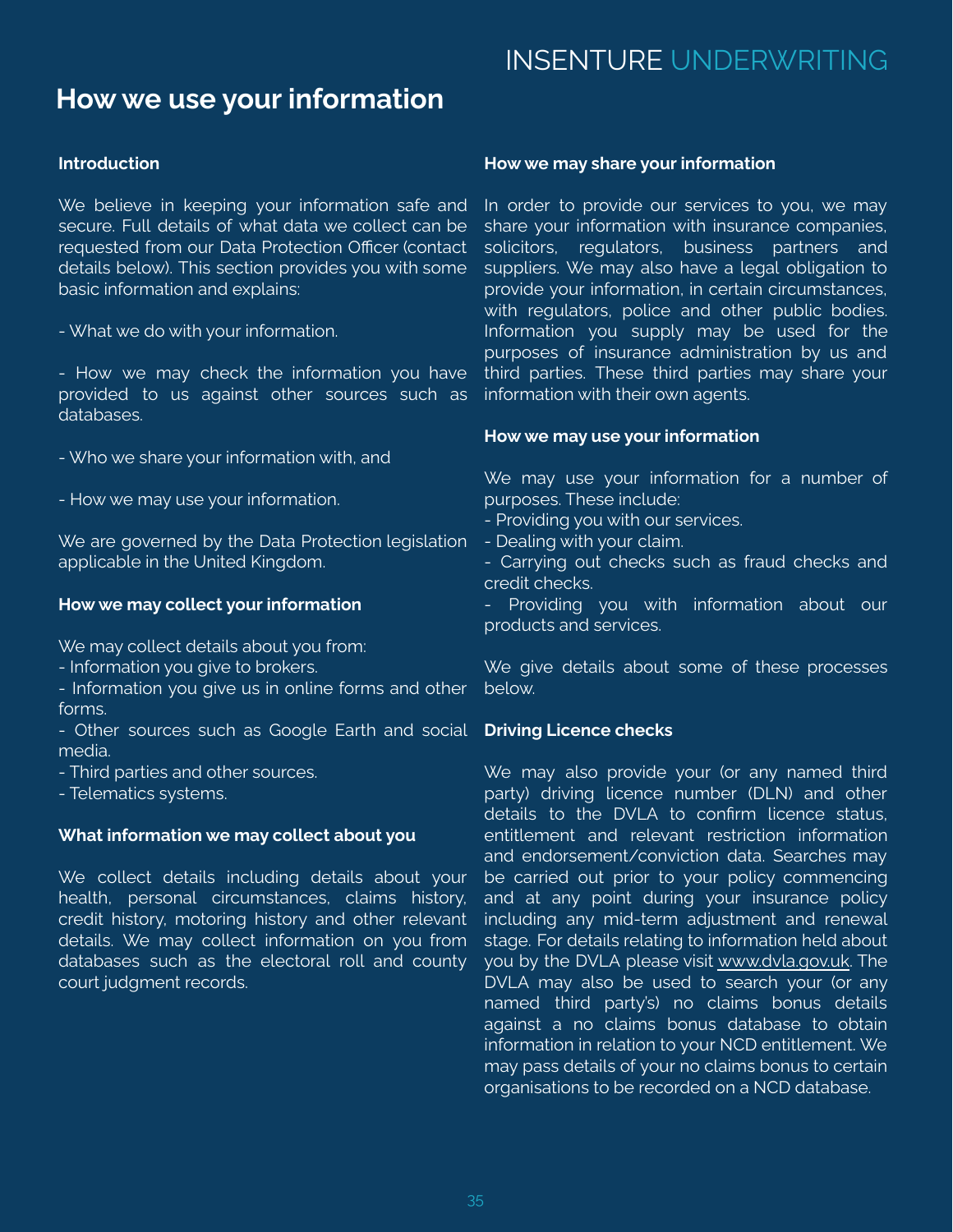### **How we use your information (continued)**

#### **Providing you with details on our Products and Services**

Where you have given us your consent to do so, we will send you information about products and services of ours and other companies in our Group which may be of interest to you. We may contact you by telephone, letter or email (as you have indicated).

You have a right at any time to stop us from contacting you for marketing purposes or giving your information to other members of the Group.

If you no longer wish to be contacted for marketing purposes then please contact our Data Protection Officer (contact details below).

### **Motor Insurance Database**

Your **policy** details will be added to the Motor Insurance Database (MID), run by the Motor Insurers' Bureau (MIB). MID and the **data** stored on it, including your personal details, may be looked at and used by certain statutory and/or authorised bodies including the Police, the DVLA, the Insurance Fraud Bureau and other bodies permitted by law.

If you are involved in an accident (in the UK or abroad), insurers and/or the MIB may search the **MID** to obtain relevant information.

Persons pursuing a **claim** in respect of a road traffic accident (including citizens of other countries) may also obtain relevant information which is held on the **MID**.

It is vital that the MID holds your correct registration number. If it is incorrectly shown on the MID you are at risk of having your vehicle seized by the Police. You can check that your correct registration details are shown on the MID at www.askmid.com,

#### **Fraud Prevention and Detection**

We carry out fraud checks on our customers. We do this in order to prevent fraud and also to help us make decisions about the provision, pricing and administration of insurance. When carrying out these checks, we will search against fraud detection databases. We may pass details about you to some of these databases. Law enforcement agencies, financial service providers, fraud prevention agencies, Police and other organisations may also access these databases.

### **Claims History**

We may process data relating to your claims history for the purposes of assessing any **claim** you may make.

The aim is to help us to check information provided and also to prevent fraudulent claims. When you tell us about an incident we will pass information relating to it to these databases. We may search these databases when you apply for insurance, in the event of any incident or **claim**, or at time of renewal.

#### **Credit Searches and Accounting**

In assessing an application for insurance or **policy** renewal, we may search files made available to us by credit reference agencies. They keep a record of that search.

Credit reference agencies share information with other organisations, enabling applications for financial products to be assessed or to assist the tracing of debtors, or to prevent fraud.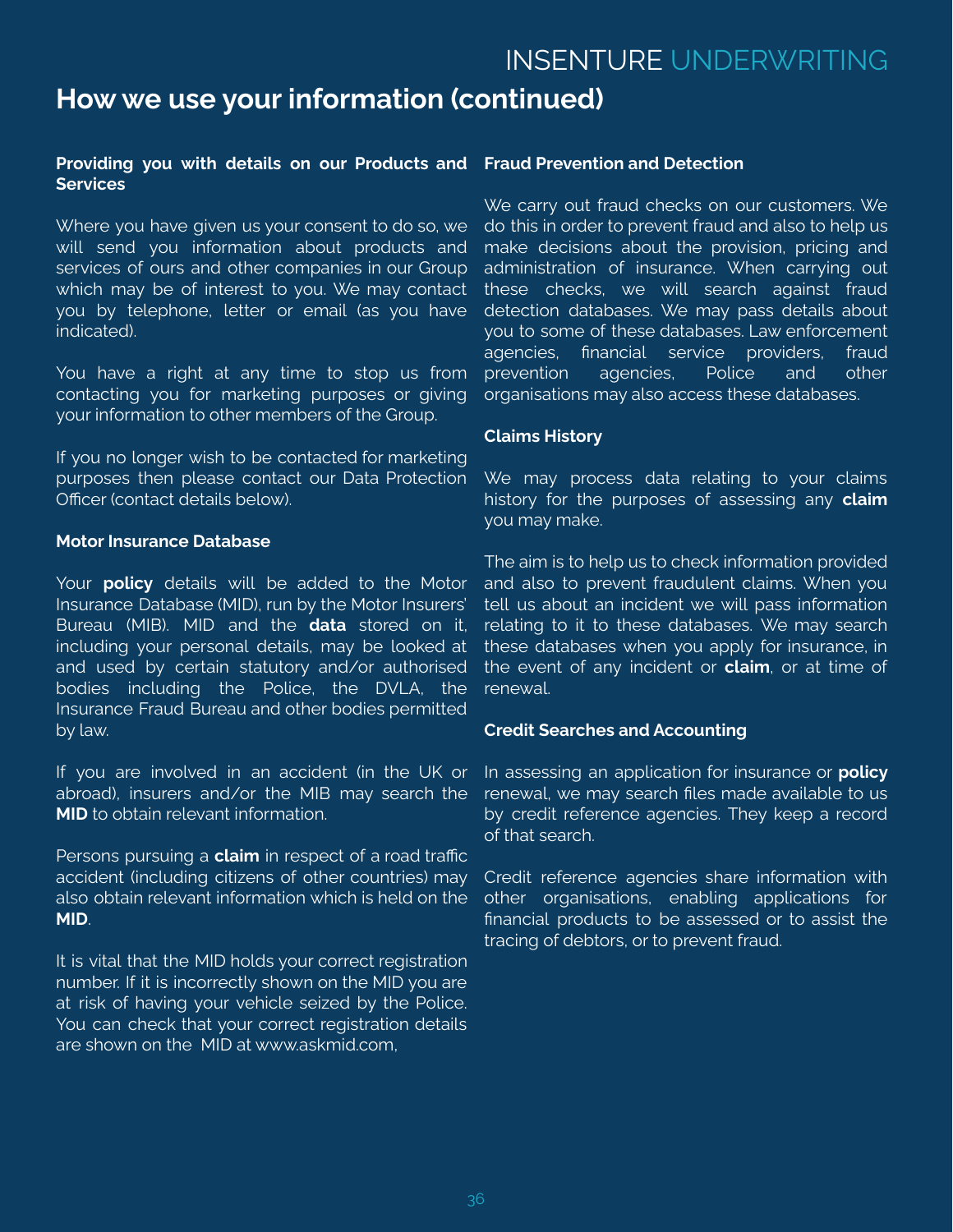### **How we use your information (continued)**

### **Transfers**

Sometimes your information may be transferred outside the European Economic Area by us, by the organisations with whom we share your information or by the servants and agents of these organisations. If we do this we will ensure that anyone to whom we pass it provides an adequate level of protection.

### **Your Rights as a Data Subject**

Under Data Protection Laws you have certain rights; these include for example, a right to understand what data we hold on you and a right to ask us to amend that data if it is incorrect. If you would like to exercise any of your rights please contact our Data Protection Officer (contact details below).

### **Data protection officer**

If you have any questions about how we use your data, or to exercise any of your data rights please contact our Data Protection Officer at:

Data Protection Officer Insenture Underwriting Services Limited First Floor 94 - 102 High Street Hampton Hill TW12 1NY